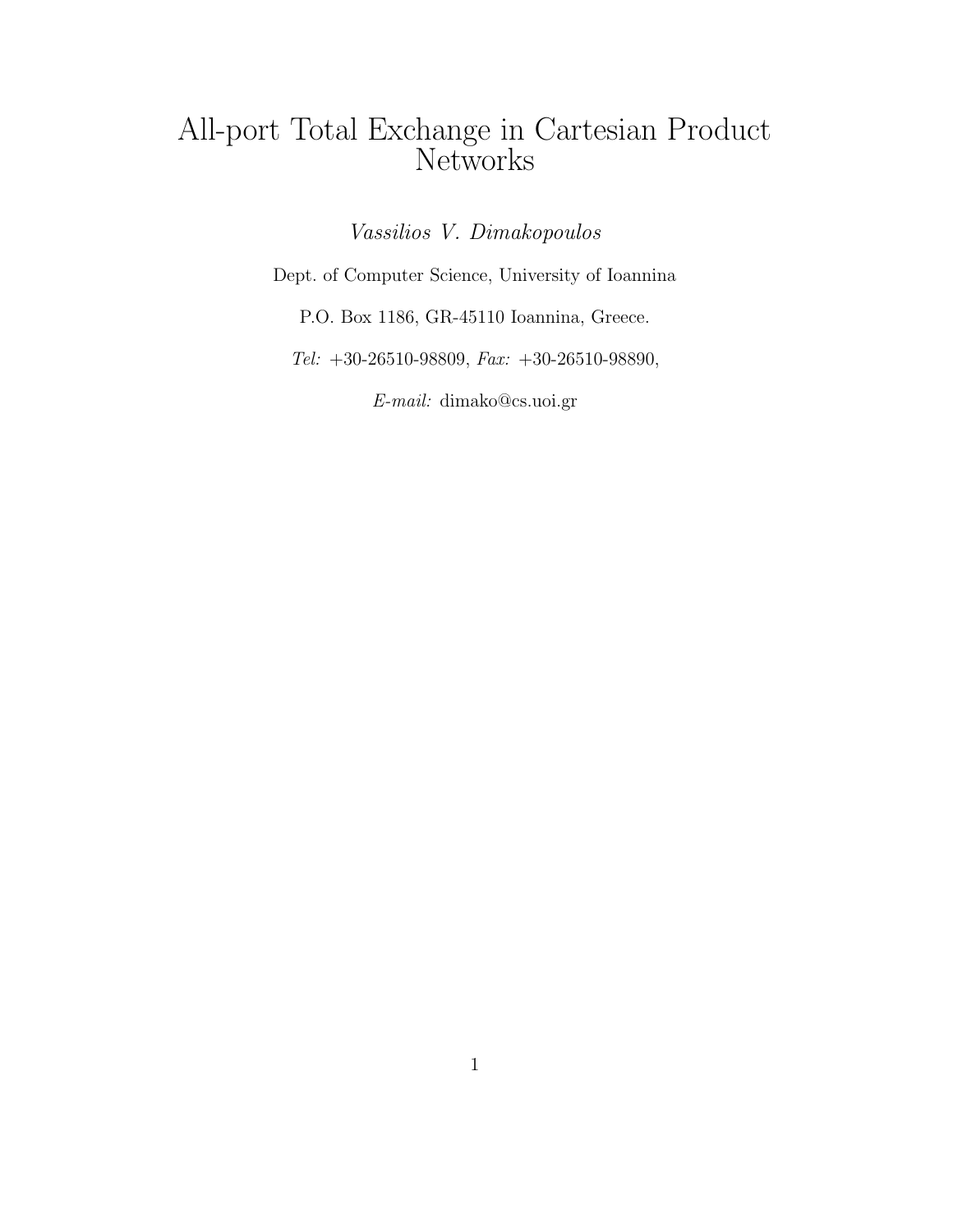# All-port Total Exchange in Cartesian Product Networks Vassilios V. Dimakopoulos

#### Abstract

We present a general solution to the total exchange communication problem for any homogeneous multidimensional network under the *all-port* assumption. More specifically, we consider cartesian product networks where every dimension is the same graph (e.g. hypercubes, square meshes,  $n$ -ary  $d$ -cubes) and where each node is able to communicate simultaneously with all its neighbors. We show that if we are given an algorithm for a single  $n$ -node dimension which requires  $T$  steps, we can construct an algorithm for d-dimensions and running time of  $n^{d-1}T$  steps, which is provably optimal for many popular topologies. Our scheme, in effect, generalizes the total exchange algorithm given by Bertsekas et al [1] for the hypercubes and complements our theory [7] for the single-port model.

Keywords: Collective communications, interconnection networks, cartesian product networks, all-port model, total exchange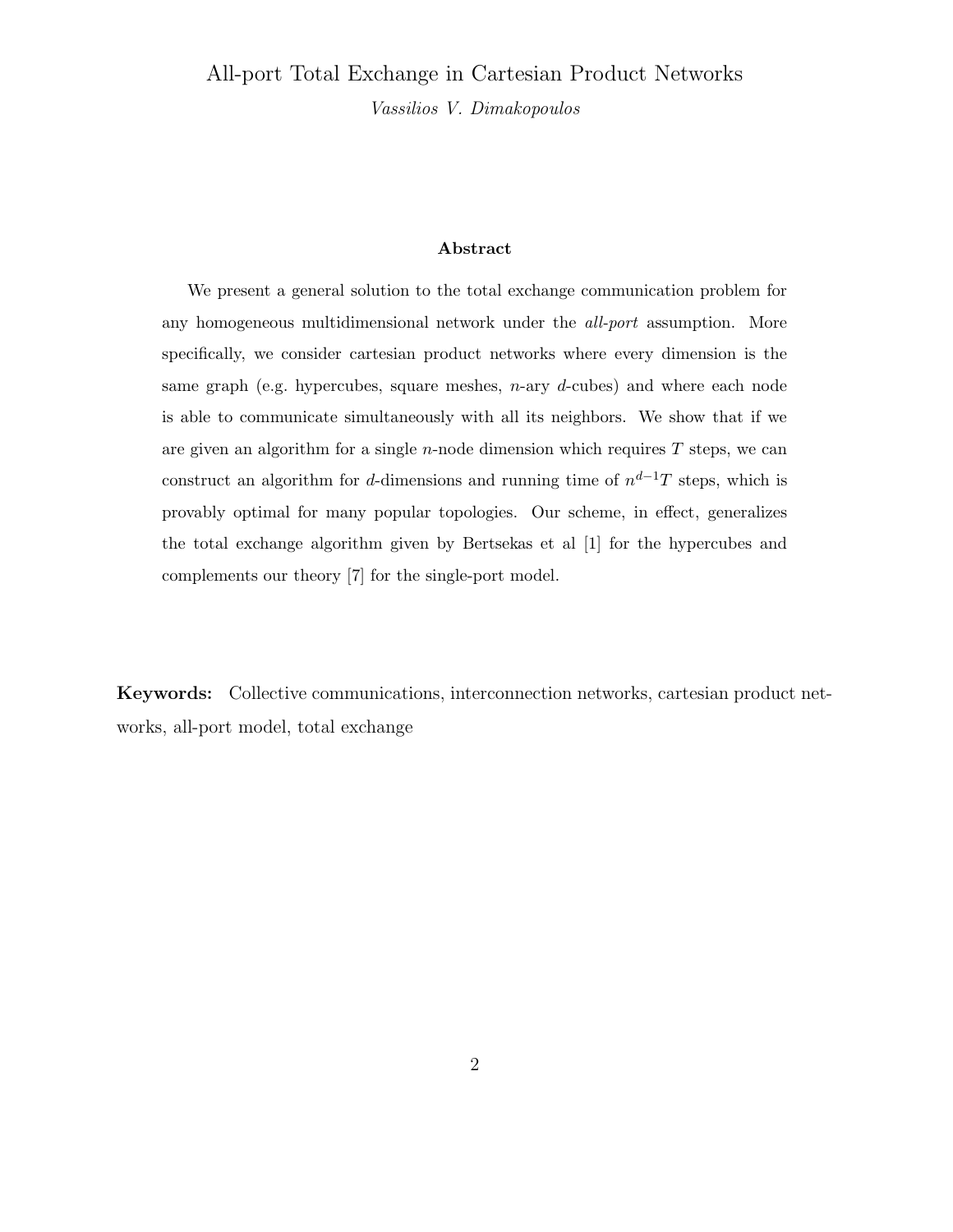### 1 Introduction

Multiprocessors with physically distributed memory (as for example the Cray T3D/E, Intel Paragon, MIT Alewife, SGI Origin 2000 and the recently announced Sandia's Red Storm [5]) are built around a node interconnection structure that is mostly based on cartesian product (or multidimensional) networks such as hypercubes, meshes and tori. Multidimensional networks have been used and studied extensively because of their rich graph-theoretic properties which are directly derived from the properties of their constituent dimensions. Because of their symmetric nature homogeneous multidimensional networks traditionally receive most of the attention. Such a network has all of its dimensions identical, yielding thus a high degree of regularity. Hypercubes, square meshes,  $n$ -ary  $d$ -cubes are a few examples of homogeneous multidimensional networks.

As long as nodes communicate through an interconnection network and no common memory is physically available, information dissemination is a prevailing issue. Apart from the need for a pair of nodes to exchange information (usually termed 'unicast' communication), information dissemination includes collective communications where a multitude of nodes are involved. The frequent appearance of such communication patterns especially in parallel numerical algebra [10, 2] demands efficient communication algorithms and has spawned a sizeable amount of research. The importance of collective communications is also evident by their ample inclusion in the Message Passing Interface (MPI) standard.

A general survey on collective communication problems was given in [9], including single/multinode broadcasting, scattering, gathering and total exchange. Total exchange is the subject of this work and is known to be the most demanding of all the aforementioned problems. In total exchange, which is also known as multiscattering or all-to-all personalized communication, each node in a network has a distinct message to send to every other node. Thus, in an N-node network every node scatters  $N-1$  messages destined to each of the other nodes. Various data permutations occurring e.g. in parallel FFT and basic linear algebra algorithms can be viewed as instances of the total exchange problem [2].

Solutions to the total exchange problem have been mainly ad hoc, meaning that they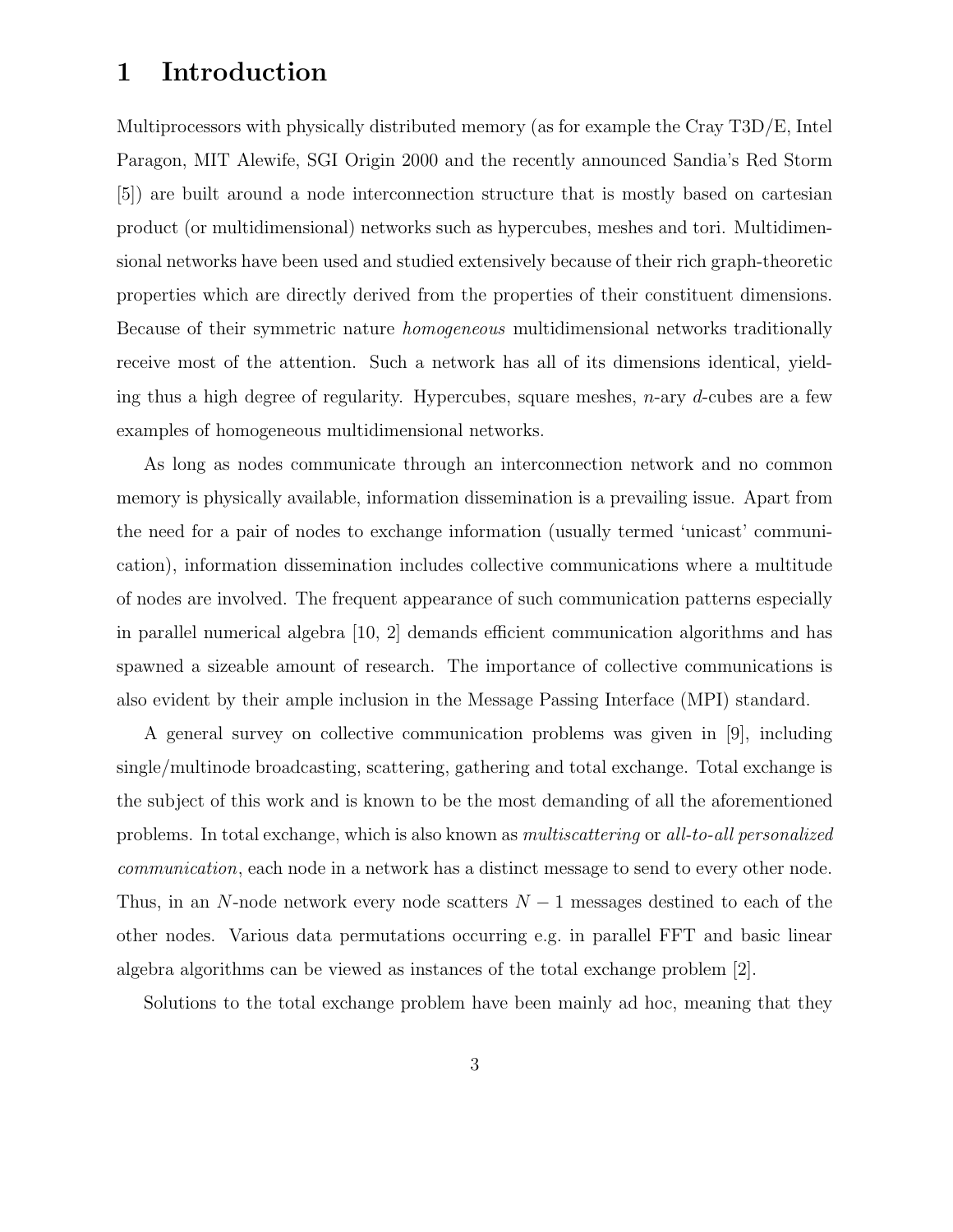apply only to particular topologies, usually hypercubes or two-dimensional tori/meshes, and even not for arbitrary network sizes (see e.g. [13, 11, 1, 18] for packet-switched networks, [4, 17, 12, 15, 14, 16] for circuit switched/wormhole-routed networks).

In a previous work [7] we provided a structured solution applicable to any multidimensional network which is packet-switched and adheres to the single-port model. However, under the *all-port model* where simultaneous communication will all neighbors is allowed, an algorithm was only given for two-dimensional homogeneous networks. Here we complete the theory by presenting a general algorithm that works for any number of dimensions. In particular, we show that if there exists a total exchange algorithm for an  $n$ -node graph H that takes  $T_H$  time units, then an algorithm for graph  $H^d$  can be constructed that takes time  $n^{d-1}T_H$ . Hypercubes and n-ary d-cubes are just two well known examples of homogeneous networks to which our method applies.

Under the model we follow we only know of few optimal algorithms, the ones developed in  $[1, 8]$  for hypercubes and the optimal or near-optimal ones for *n*-ary *d*-cubes in [18]. In fact, our work can be viewed as a generalization of the work of Bertsekas et al [1] to arbitrary homogeneous multidimensional networks. Although the algorithm is not tied to any particular switching scheme, as in [1, 7] we will deal with packet-switched networks under the constant model [9] where:

- communication links are bidirectional and fully duplex
- a message requires one time unit (or *step*) to be transferred between two nodes
- only adjacent nodes can exchange messages.

The all-port capability will also be assumed where a node may send/receive messages to/from all its neighbors in a single step. Notice that the packet-switched model is only assumed for the purposes of the analysis. The derived algorithm works without modifications for any switching scheme, e.g. circuit switching or wormhole routing. However, in such cases it may not achieve strict optimality.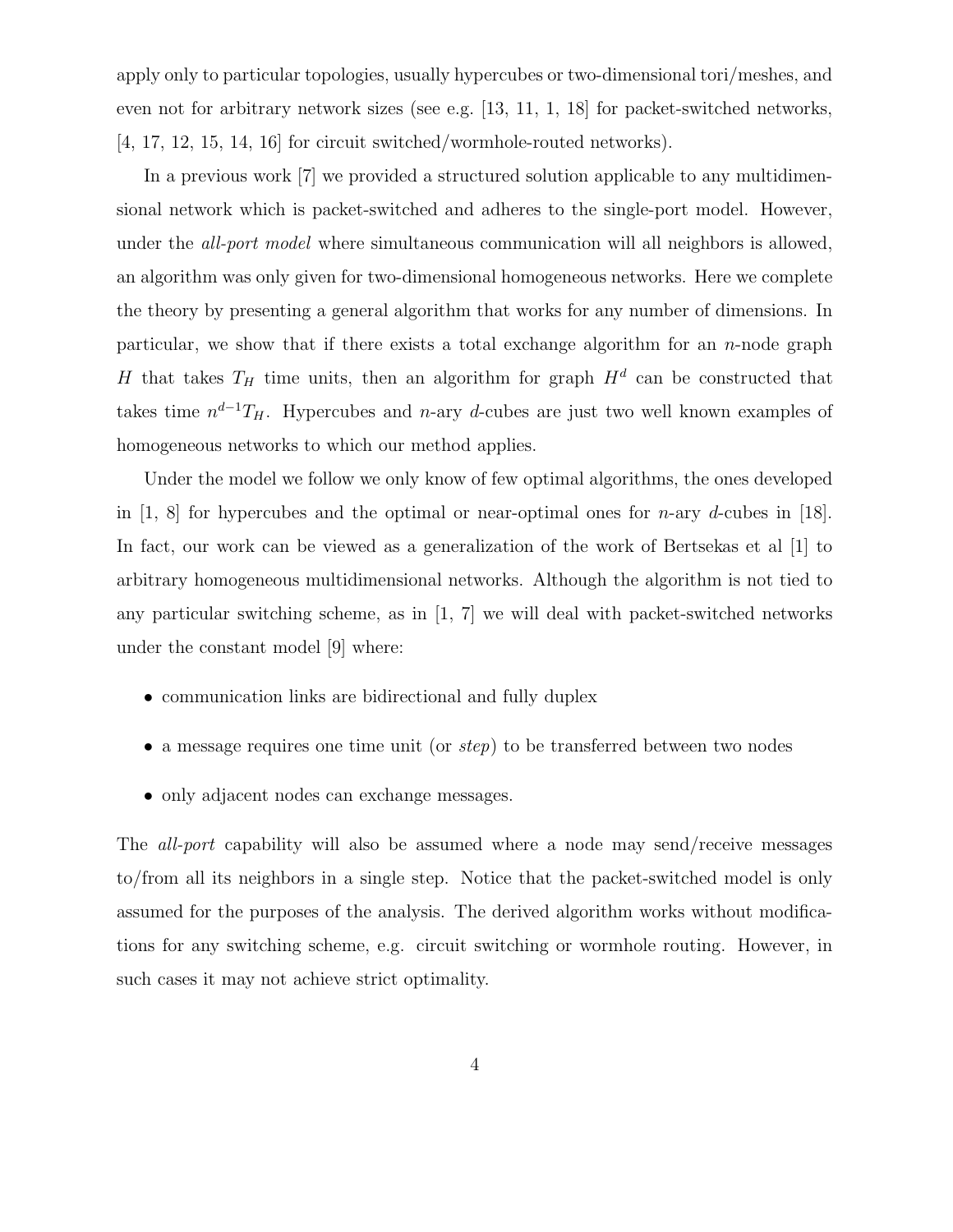The rest of the paper is organized as follows. After presenting multidimensional networks and some of their properties in Section 1.1, we review the algorithm given by Bertsekas et al [1] for the hypercubes in Section 2. In the same section we give the basic idea behind our generalization. The algorithm, along with its correctness proof, is described in detail in Section 3. Section 4 gives the conditions under which the proposed algorithm behaves optimally. Finally, Section 5 concludes the paper.

#### 1.1 Multidimensional networks

Let  $G = (V, E)$  be an undirected graph<sup>1</sup> with node (or vertex) set V and edge (or link) set  $E$ . This is the usual model for representing a multiprocessor interconnection network: processors correspond to nodes and communication links correspond to edges in the graph. The nodes in G are |V| in number, labeled as  $0, 1, \ldots, |V| - 1$ . An edge in E between nodes i and j is written as the unordered pair  $ij$  and i and j are said to be *adjacent* to each other, or just neighbors.

Given d graphs  $G_k = (V_k, E_k)$ ,  $k = 1, 2, ..., d$ , their (cartesian) product is defined as the graph  $G = G_1 \times \cdots \times G_d = (V, E)$  whose vertices are labeled by a d-tuple  $(i_1, \ldots, i_d)$ and

$$
V = \{(i_1, \ldots, i_d) \mid 0 \le i_k \le |V_k| - 1, k = 1, \ldots, d\}.
$$

Nodes  $(i_1, \ldots, i_d)$  and  $(j_1, \ldots, j_d)$  are adjacent if and only if

$$
\exists k \text{ s.t. } i_k j_k \in E_k \text{ and } i_l = j_l \text{ for all } l \neq k.
$$

We will call such products of graphs multidimensional graphs and  $G_k$  will be called the kth dimension of the product. The kth component of the address tuple of a node will be called the kth *address digit* or the kth *coordinate*. The definition of  $E$  above in simple words states that two nodes are adjacent if they differ in exactly one address digit. Their differing coordinates should be adjacent in the corresponding dimension. An example is given in Fig. 1.

<sup>&</sup>lt;sup>1</sup>The terms 'graph' and 'network' are considered synonymous here.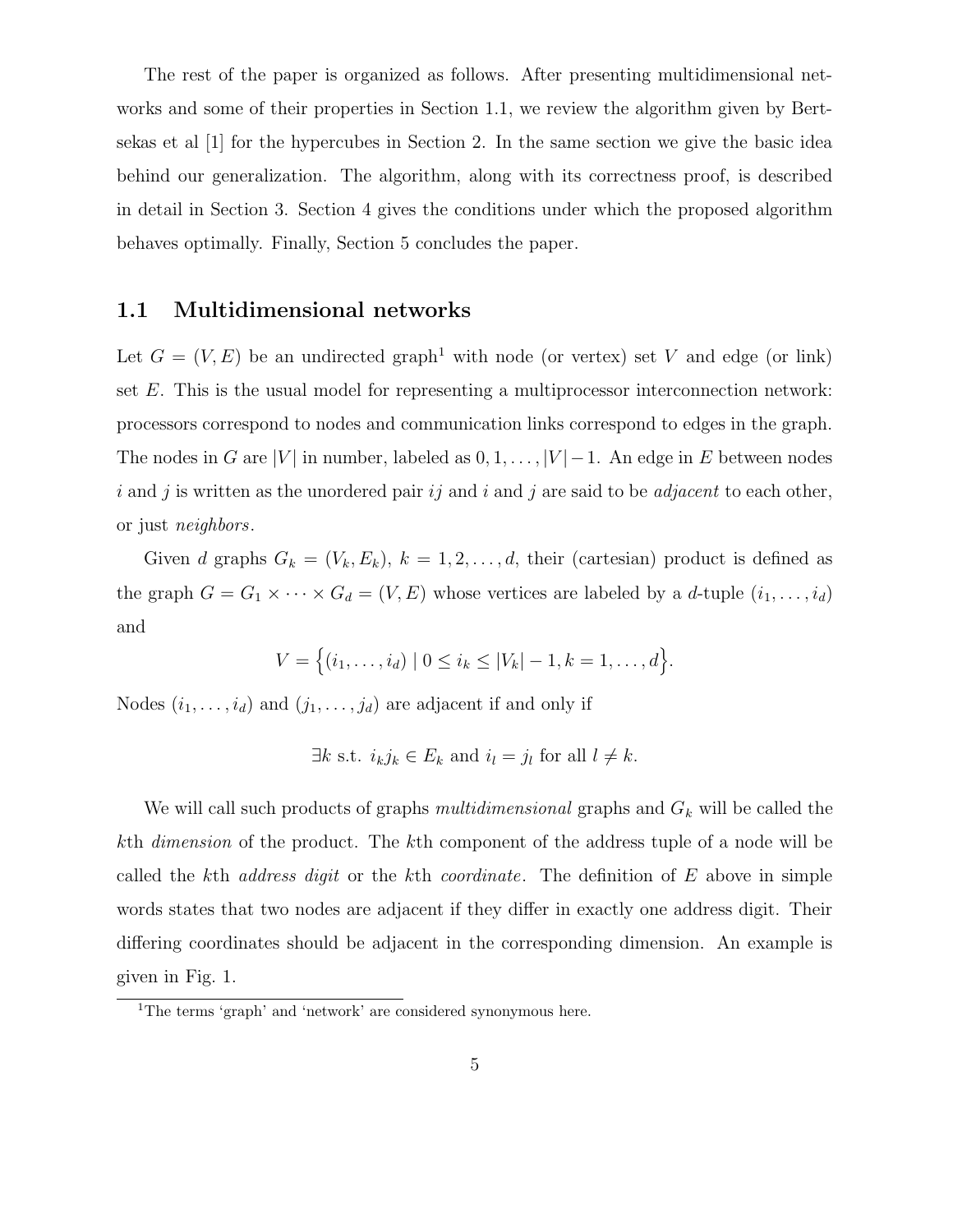

Figure 1: A homogeneous two-dimensional mesh

If all dimensions are identical, that is,  $G_k = H$ ,  $k = 1, 2, \ldots, d$ , then the network is characterized as *homogeneous*, and we will denote it at  $G = H<sup>d</sup>$ . Hypercubes are homogeneous products of two-node linear arrays (or rings).  $n$ -ary d-cubes are homogeneous d-dimensional products of *n*-node rings. Homogeneous generalized hypercubes are products of  $K_n$ , the  $n$ -node complete graph, [3]. The network in Fig. 1 is a homogeneous two-dimensional mesh.

Multidimensional graphs have  $|V_1||V_2|\cdots|V_d|$  nodes, where  $|V_k|$  is the number of nodes in  $G_k$ ,  $k = 1, 2, ..., d$ . We will assume that graph H has n nodes; consequently the homogeneous network  $G = H^d$  will have  $n^d$  nodes.

Graph  $G = H^d$  can be defined equivalently as the product of two graphs  $G = B \times A$ , where  $A = H^{d-1}$  and  $B = H$ . Thus, in this case, which will serve best our purposes here, a node is labeled as  $(i, j)$  where for the first coordinate  $0 \le i \le n - 1$  and for the second one  $0 \leq j \leq n^{d-1} - 1$ . This is illustrated in Fig. 2.

The product  $B \times A$  can be viewed as n interconnected copies of A. Copy  $A_i$ ,  $i =$  $0, 1, \ldots, n-1$ , contains all nodes whose first coordinate is equal to *i*, i.e. nodes  $(i, \cdot)$ . Corresponding nodes in the copies of  $A$  are interconnected according to  $B$ . Similarly, the network can be viewed as  $n^{d-1}$  interconnected copies of B, where copy  $B_j$  contains nodes  $(\cdot, j)$  (see Fig. 2).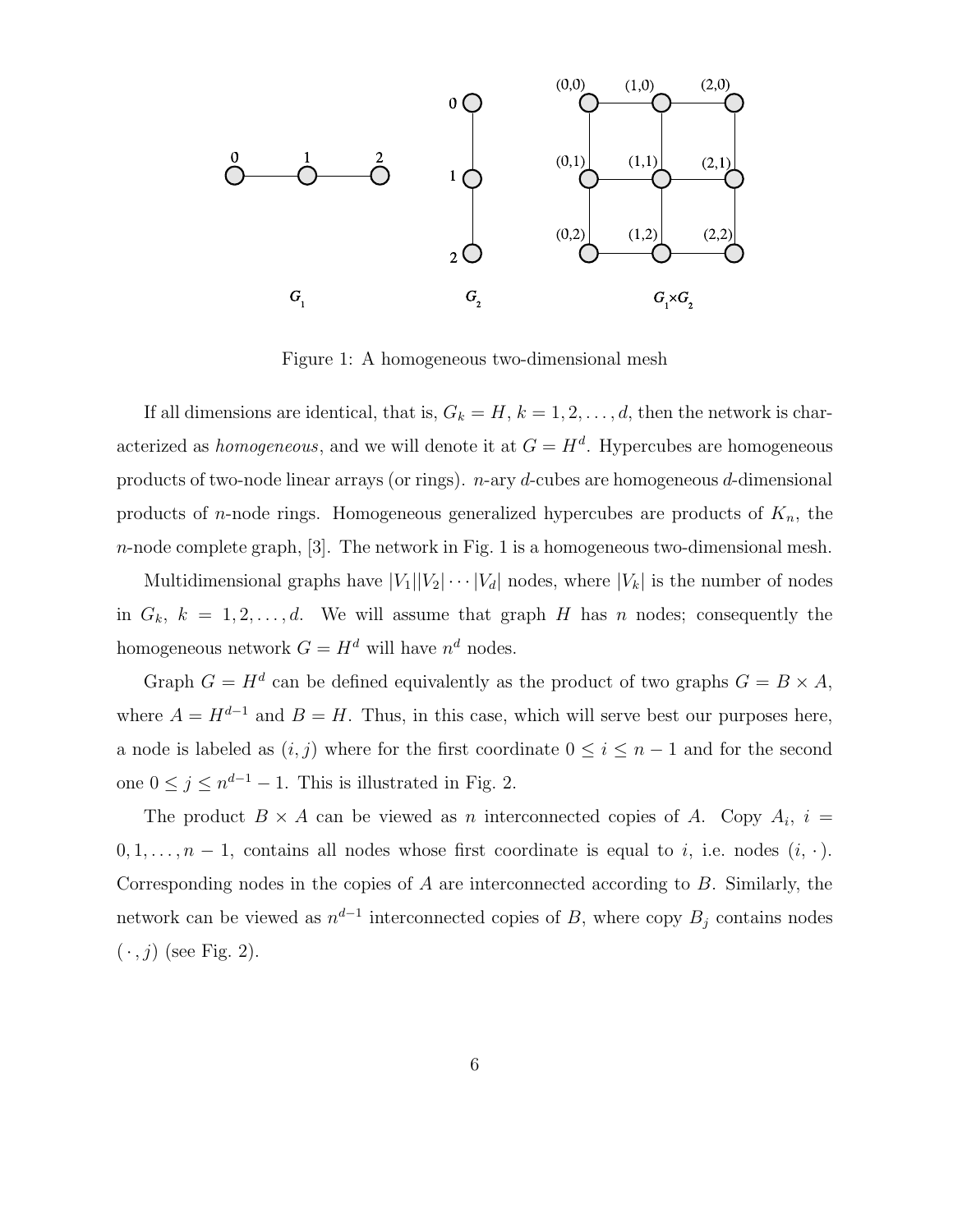

Figure 2: A homogeneous three-dimensional mesh

#### 2 Preliminaries

Bertsekas et al [1] presented an optimal total exchange (TE) algorithm for hypercubes whose operation is shown in Fig. 3. The d-cube is partitioned in two subcubes  $(Q_0$  and  $Q_1$ ) of  $d-1$  dimensions each. The algorithm consists of three phases. In the first phase, TEs within the two subcubes are performed. In the second phase every node  $j$  of  $Q_0$   $(Q_1)$ transfers all its messages for nodes of  $Q_1$   $(Q_0)$  to the corresponding node j of  $Q_1$   $(Q_0)$ . In the final phase another internal TE within the two subcubes is performed, concluding the operation. By appropriately scheduling the transfers, the second phase can overlap completely in time with the other two phases and thus conclude the operation in the minimum possible number of steps.

The algorithm of [1] suggests a generalization for any kind of multidimensional network. In particular, if the network is  $G = B \times A$ , where  $A = H^{d-1}$  and  $B = H$ , we may consider an analogous three-phase algorithm as shown in Fig. 4. However, the second and third phases are no longer simple; for example, the third phase will have to consist of a series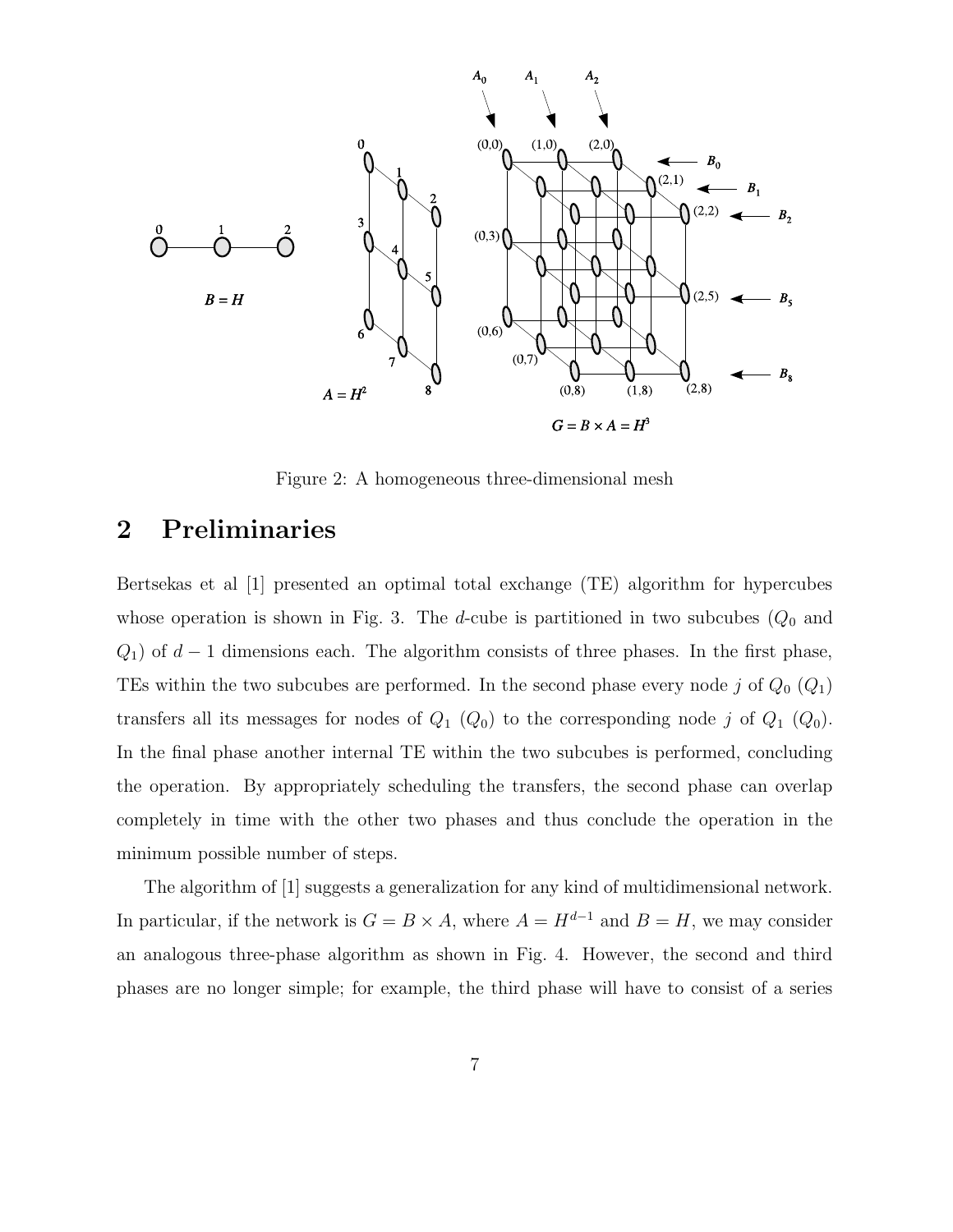

Figure 3: Total exchange in hypercubes

of  $n-1$  TEs within the n copies of A, each TE distributing messages originating from one of the  $n - 1$  other copies. What complicates things even more is the second phase. In the hypercube, a node simply transfers its messages to the unique corresponding node of the opposite subcube over their unique incident link. In  $G$ , however, the corresponding nodes of each copy of A may no longer be adjacent; they are interconnected according to B, and the transfers will have to utilize more than one link of B. Given that H can be any graph, the only systematic way for such transfers is to perform *total exchanges* within B. Consequently, the second phase should contain a series of TEs within B in order to distribute the messages needed for the third phase.

In what follows, we prove that the above generalization is indeed possible by carefully organizing the TEs of the second and the third phase. Moreover, it is possible to schedule the message transfers in such a way that phase two can completely overlap in time with phases one and three, which will be shown to be the best we can do. The outline of the algorithm is shown in Fig. 5 and, as will be seen, the only assumption is that we already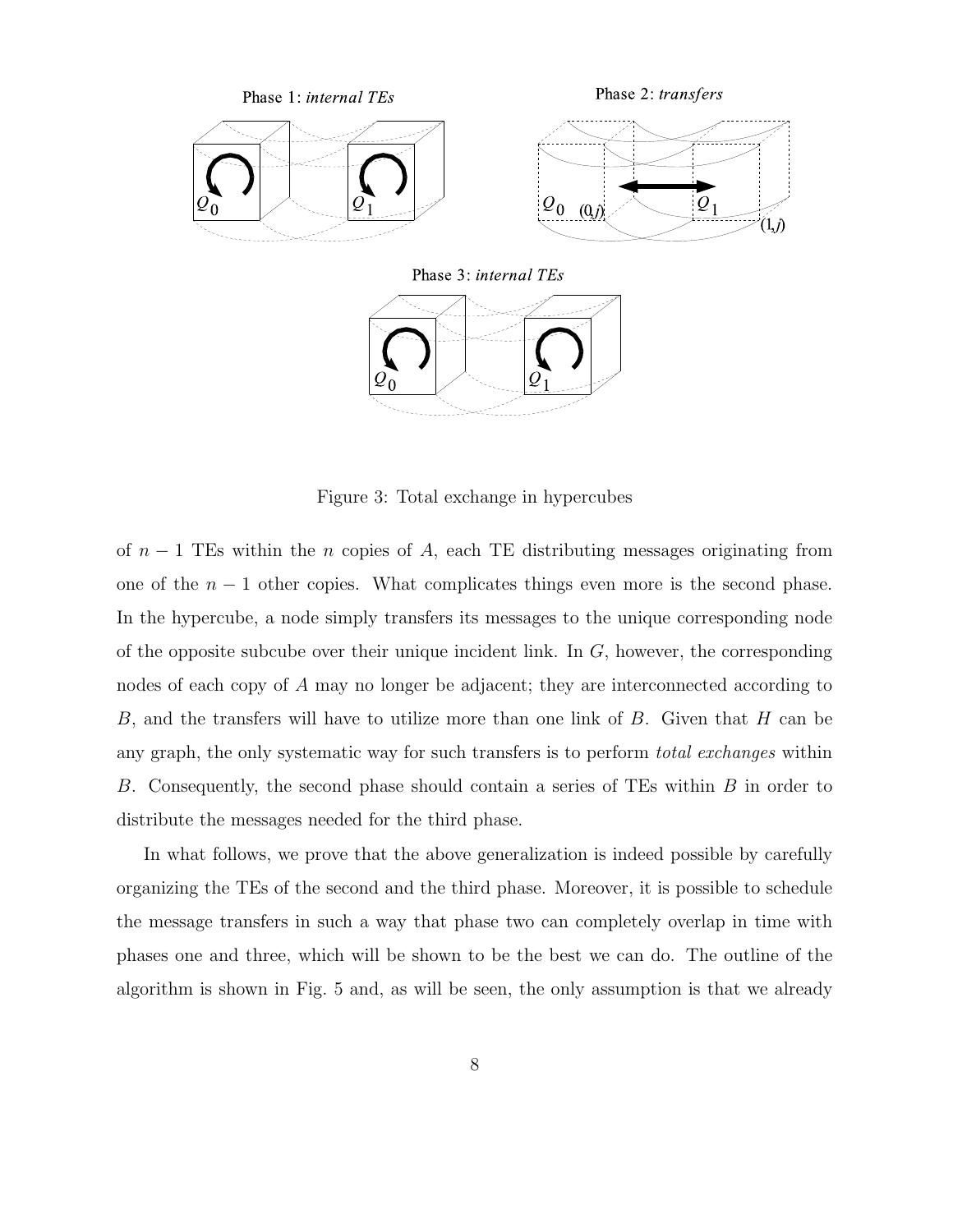

Figure 4: Total exchange in a general multidimensional network

know of a total exchange algorithm for graph H.

### 3 The algorithm

The algorithm outline in Fig. 5 consists of TEs within the copies of A and B; since A and B use different links, TE A() and TE B() can indeed be performed physically in parallel (there will be no link conflicts). Also, the copies of A have no links in common and thus any TE within a particular copy of A can be performed in parallel with a TE in any other copy of  $A$ . Whenever we say that a TE within  $A$  is performed, we will mean that all copies  $A_i, i = 0, 1, \ldots, n-1$ , of A perform internal TEs concurrently. The same goes for the copies of B.

Phase 1 of the algorithm is given in lines  $9-10$  and involves one TE within  $A$  ("internal"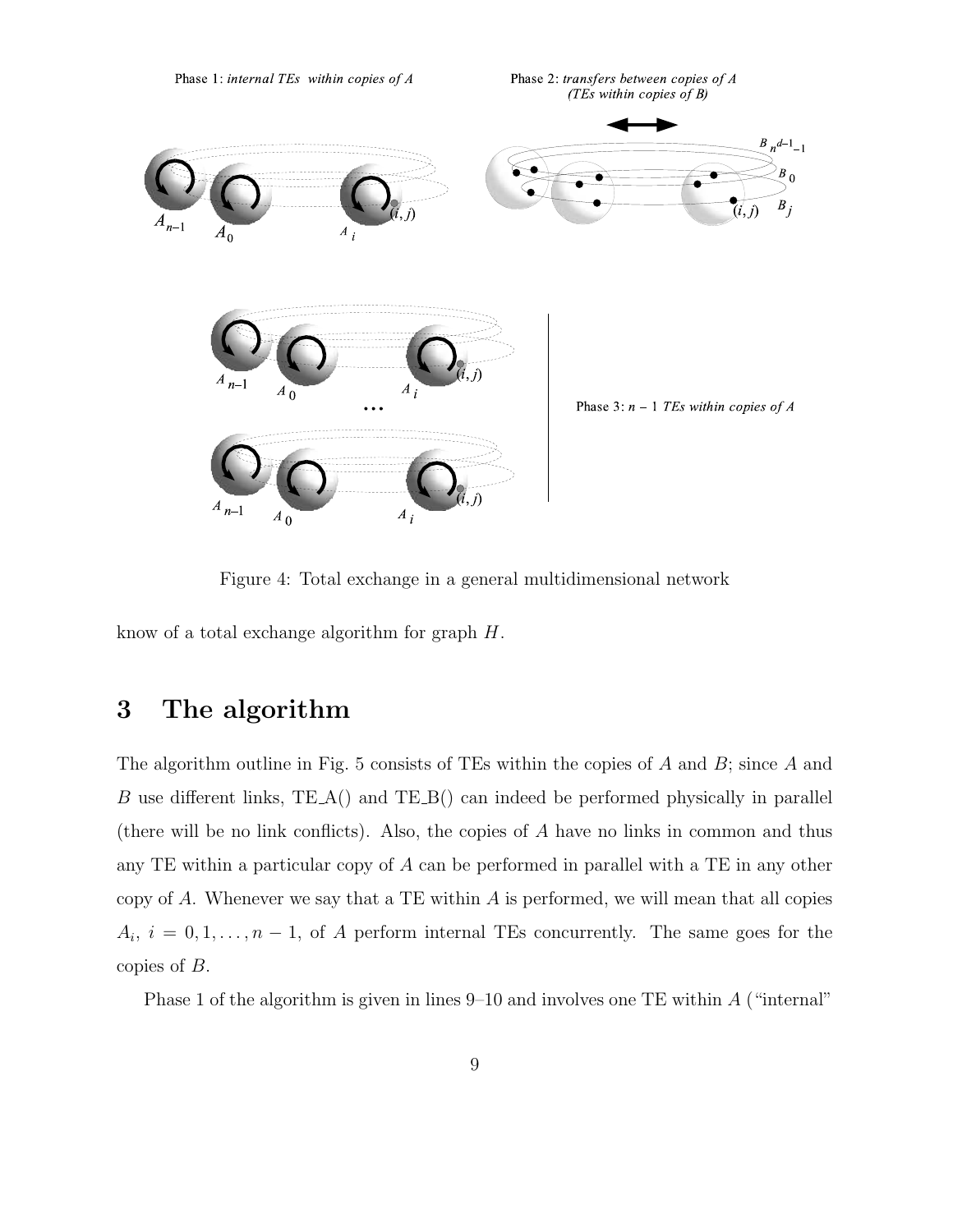```
\mathrm{MPTE}(H^{d})\;\{1 A = H^{d-1}, B = H;2 Do in parallel
3 TE A(), TE B();
     }
     TE_B() \{\text{/}^* Phase 2 \text{^{*}}\text{/}4 For t = 1, 2, ..., n^{d-1}5 Do in parallel for all B_j, j = 0, 1, ..., n^{d-1} - 16 TotalExchange in B_j}
     TE_A() \{/* Phase 1 */9 Do in parallel for all A_i, i = 0, 1, \ldots, n - 110 TotalExchange in A_i: internal messages
       /* Phase 3 */11 For r = 1, ..., n - 112 Do in parallel for all A_i, i = 0, 1, \ldots, n - 113 TotalExchange in A_i: external messages
     }
```
Figure 5: Outline of the proposed total exchange algorithm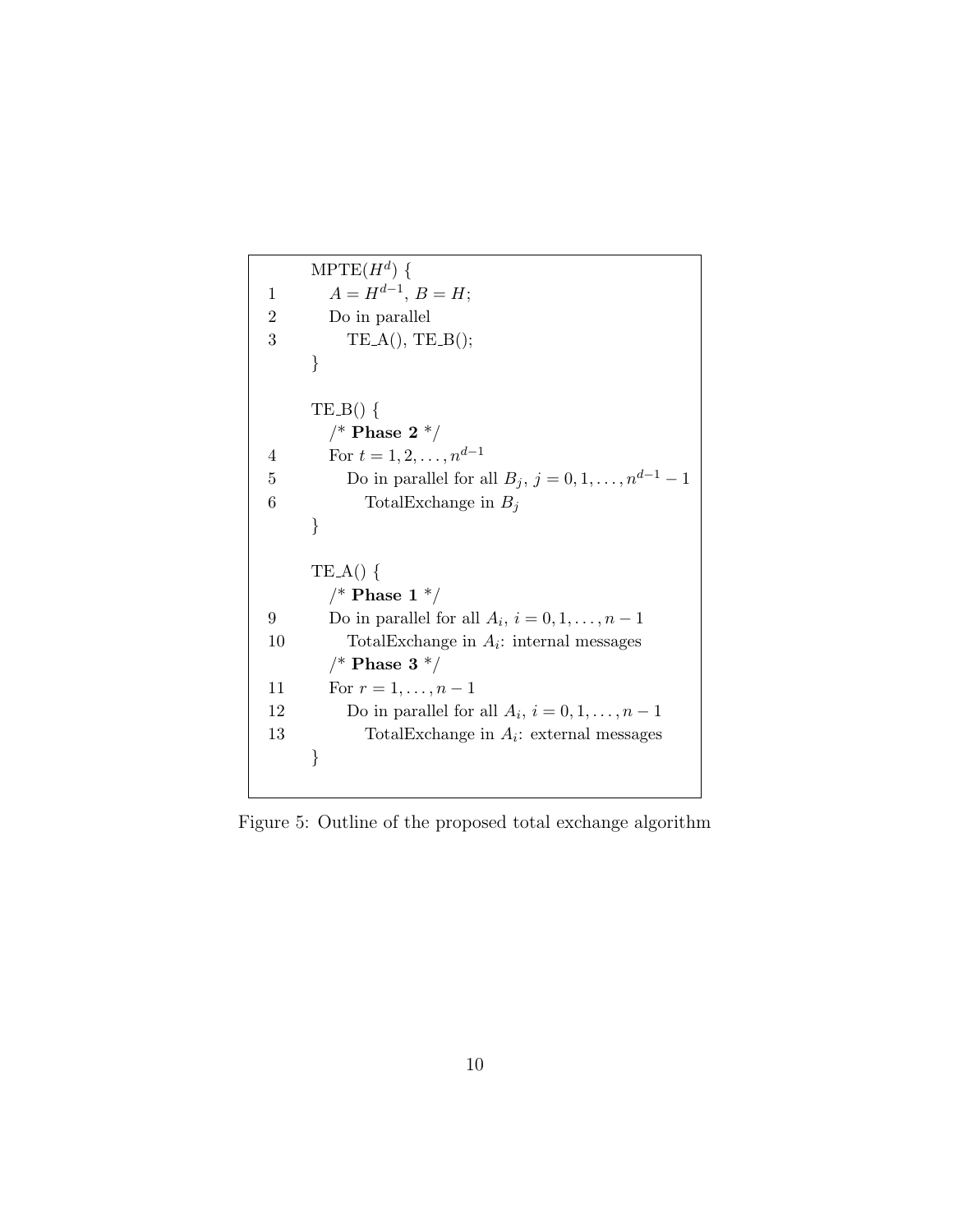messages). Phase 2 is given in lines  $4-6$  and consists of a series of TEs in B ("transfers" between the copies of A). Finally, phase 3 is given by a series of  $n-1$  TEs in A (lines 11–13), where the exchanged messages in each copy have originated at different copies of A ("external" messages).

During the TE in  $G$ , a node must scatter a total of  $n^d-1$  messages to all the other nodes in the network. Exactly  $n^{d-1} - 1$  messages will be scattered in phase 1 of the algorithm, within a copy of A. The remaining  $n^d - n^{d-1}$  messages will be transfered through the TEs in B, i.e. through TE\_B(), before being further forwarded during phase 3. Since  $B = H$ , in every TE within B a node scatters  $n-1$  of its messages. To send all its  $n^d - n^{d-1}$  remaining messages, a total of  $\left(\frac{n^d - n^{d-1}}{n-1}\right) = n^{d-1}$  exchanges in B are required, hence line 4 in Fig. 5.

What remains is to schedule what messages are exchanged in phases 2 and 3 and show that phase 2 can indeed overlap in time with the other two phases. Having shown that, the algorithm MPTE $(H^d)$  in Fig. 5 will be a correct total exchange algorithm for any multidimensional network  $G = H<sup>d</sup>$ .

Let us assume that a total exchange algorithm for  $H$  requires  $T_H$  steps, equal to one time slot. Phase 2 occupies, then,  $n^{d-1}$  slots. In [7] we had derived an algorithm for twodimensional networks, following the outline in Fig. 5 and we showed that it requires  $n \times T_H$ steps, i.e.  $n$  slots in total. What we are going to show here is that Fig. 5 works correctly for  $d \geq 2$  dimensions and it requires a total of  $n^{d-1}$  slots.

In order to prove what we need, we will use a recursive argument. In particular, we will assume that the algorithm works for  $d-1$  dimensions as advertised, and we will show that it works for  $d$  dimensions, too. Thus, phases 1 and 3, which exchange messages within  $A = H^{d-1}$ , are performed utilizing the algorithm as MPTE( $H^{d-1}$ ). Furthermore, algorithm MPTE( $H^{d-1}$ ) takes exactly  $n^{d-2}$  time slots.

In summary, we assume that:

- A TE algorithm for H requires 1 time slot (=  $T_H$  steps).
- The algorithm in Fig. 5 works correctly for  $d-1$  dimensions, and requires exactly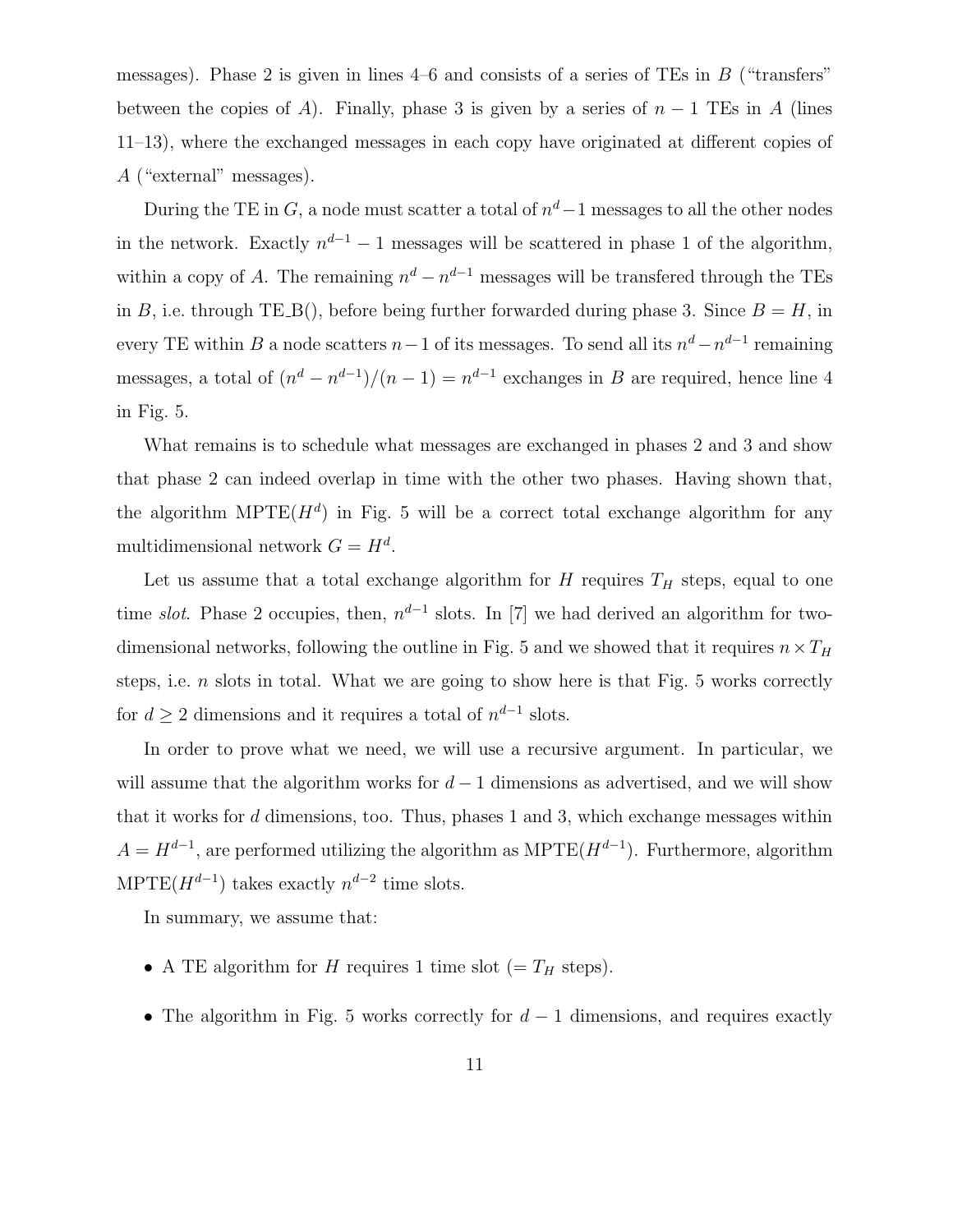$n^{d-2}$  slots.

#### 3.1 Scheduling the TEs in B

Since  $G = B \times A$ , where  $A = H^{d-1}$  and  $B = H$ , a node's address is written as a tuple  $(i, j)$ , where  $0 \le i \le n - 1$  and  $0 \le j \le n^{d-1} - 1$ . This node belongs to  $B_j$  and  $A_i$ , i.e. jth copy of B and the ith copy of A.

Let us focus in a TE within a particular copy of A. It consists of  $n^{d-1}$  nodes and thus any node will have to scatter  $n^{d-1} - 1$  different messages. Isolate one particular node j and let

$$
D_1(j), D_2(j), \ldots, D_{n^{d-1}-1}(j)
$$

be the destinations of the scattered messages in the order they depart from node  $j$  during a TE (ties are broken arbitrarily if more than one messages must leave in one step).

During phase 2 of the algorithm messages are exchanged in the first dimension  $(B)$  in order to be further forwarded within the second dimension  $(A)$  through the TEs of phase 3. During one TE in phase 3, a node must scatter  $n^{d-1} - 1$  messages, which will have been received from phase 2. However, during one TE in  $B$  a node scatters and gathers just  $n-1$  messages. Hence, in order for a node to collect a set of  $n^{d-1} - 1$  messages (so as to participate in one TE of phase 3),

$$
R = \frac{n^{d-1} - 1}{n - 1} \tag{1}
$$

TEs in B are required.

In order for a TE in B to be performed, each node  $(i, j)$  must scatter  $n - 1$  messages, each one to be delivered to one of the other nodes in  $B_j$ . Thus, the destinations of the messages  $(i, j)$  is going to scatter must be of the form form  $(i', \cdot)$ , where  $i' = 0, 1, \ldots, n - 1$ and  $i' \neq i$ . Letting  $\oplus$  denote addition modulo n, in any TE in  $B_j$  the destinations of the messages node  $(i, j)$  scatters must be:

$$
\{(i \oplus k, \cdot) \mid k = 1, 2, \ldots, n - 1\}.
$$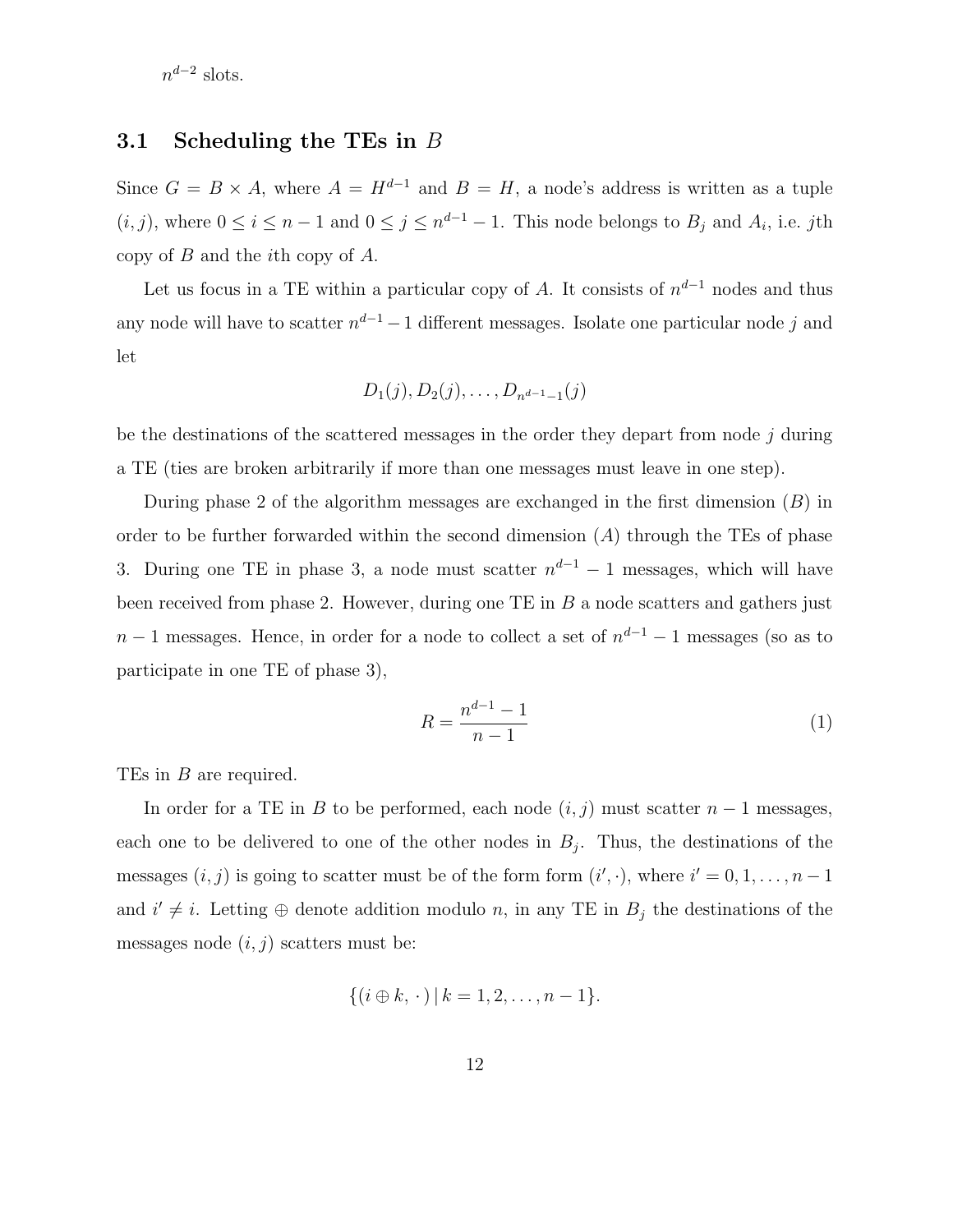| $t=1$                          | $t=2$                                               | $t = R$<br>$\cdots$                  |
|--------------------------------|-----------------------------------------------------|--------------------------------------|
| $(i \oplus 1, D_1(j))$         | $(i \oplus 1, D_n(j))$                              | $(i \oplus 1, D_{n^{d-1}-n+1}(j))$   |
| $(i \oplus 2, D_2(j))$         | $(i \oplus 2, D_{n+1}(j))$                          | $(i \oplus 2, D_{n^{d-1}-n+2}(j))$   |
| <b>Barbara</b>                 | $\mathbb{R}^n \times \mathbb{R}^n \to \mathbb{R}^n$ | and the state of the state           |
| $(i \oplus (n-1), D_{n-1}(j))$ | $(i \oplus (n-1), D_{2n-1}(j))$                     | $(i \oplus (n-1), D_{n^{d-1}-1}(j))$ |

Table 1: Destinations of node  $(i, j)$ 's messages during the first  $R = (n^{d-1} - 1)/(n - 1)$  TEs of phase 2

Since the purpose of the TEs in B is to provide messages for TEs in A (for phase 3), the second coordinate of the message destinations must be chosen so as to cover all nodes in A. In particular, the second coordinate will be chosen according to sequence  $D(j)$  described above.

In Table 1 we give the destinations of the messages that node  $(i, j)$  should scatter during the first R TEs of phase 2. The tth column of the table shows the destinations of messages scattered during the tth slot. What is important to notice is that:

- 1. in each column, the messages sent by node  $(i, j)$  constitute a perfect set of messages for a total exchange in  $B_j$
- 2. after the R slots, every node in  $B_j$  will have scattered a total of  $n^{d-1} 1$  messages; it will also have gathered  $n^{d-1} - 1$  messages which are destined to all other nodes of A.

In conclusion, Table 1 schedules the total exchanges in  $B$  so that they provide each node with a complete set of  $n^{d-1} - 1$  messages, ready to be distributed in A during the first TE of phase 3.

A general schedule for any time slot can be derived as follows. Let  $t-1 = qR+p$ , where  $0 \le p \le R-1$ . The set of messages node  $(i, j)$  scatters during the tth,  $t = 1, 2, \ldots, n^{d-1}-1$ ,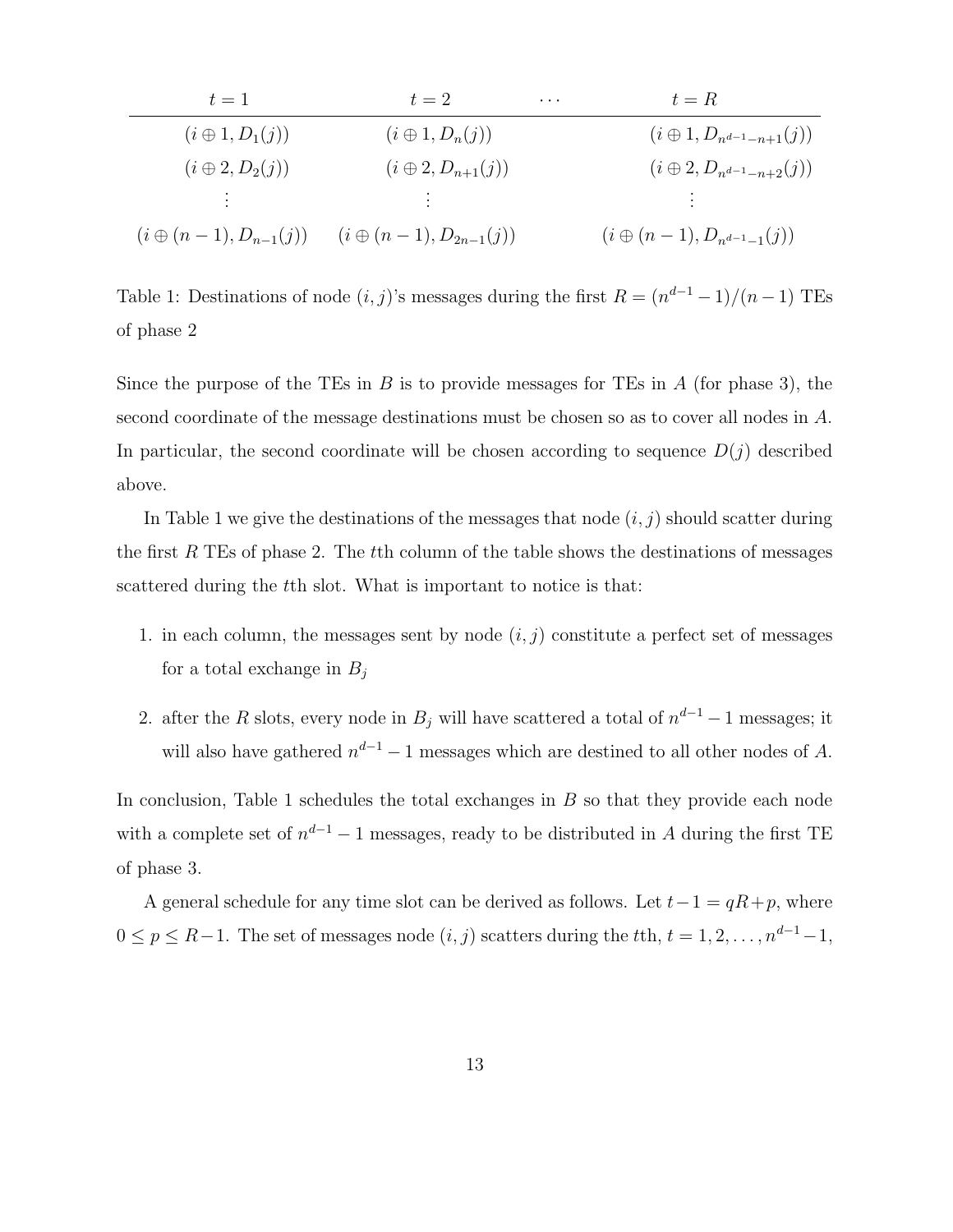TE in  $B_j$  is:

$$
S_{(i,j)}(t) = \{ m_{(i,j)}(i \oplus (q+1), D_{pn+1}(j)),
$$
  
\n
$$
m_{(i,j)}(i \oplus (q+2), D_{pn+2}(j)),
$$
  
\n
$$
\vdots
$$
  
\n
$$
m_{(i,j)}(i \oplus (n-1), D_{pn+(n-q-1)}(j)),
$$
  
\n
$$
m_{(i,j)}(i \oplus 1, D_{pn+(n-q)}(j)),
$$
  
\n
$$
\vdots
$$
  
\n
$$
m_{(i,j)}(i \oplus q, D_{(p+1)n-1}(j)) \}
$$

where the notation  $m_{(i,j)}(k, l)$  means the message of node  $(i, j)$  destined for node  $(k, l)$ . Since the first coordinate of the message destinations are  $i' = 0, 1, ..., n - 1$  except  $i' = i$ ,  $S_{(i,j)}(t)$  is a legal set of messages for a TE in  $B_j$ . Every R such TEs, the node also gathers  $n^{d-1} - 1$  messages which are ready for distribution in a subsequent TE within  $A_i$  (during phase 3). What is more important is that it gathers  $n-1$  messages per TE in  $B_j$ , in the order of  $D(j)$ , i.e. in the order they are are going to leave during the TE in  $A_i$ .

The TEs in B conclude in the final,  $n^{d-1}$ th slot; during this TE nodes in  $B_j$  exchange internal messages destined to each other. Node  $(i, j)$  sends messages  $m_{(i,j)}(i', j)$ , for all  $i' \neq i$ .

Summarizing the above discussion, we present the final form of the algorithm in Fig. 6. Phase 2 starts concurrently with phase 1 and exchanges messages to be distributed through phase 3, which starts immediately after phase 1. The only thing remaining to be proved is that phase 2 is able to provide the messages needed by phase 3 on time, so that  $TE_A()$ and TE B() can indeed be performed in parallel.

#### 3.2 Correctness

Consider a node  $j$  in  $A$  and denote by

$$
g_{d-1}(t), t = 1, 2, \ldots, n^{d-2}
$$

the number of j's messages that leave j during slot  $t$  (recall that, by assumption, a TE in A occupies  $n^{d-2}$  slots). Based on the algorithm in Fig. 6 we have the following lemma.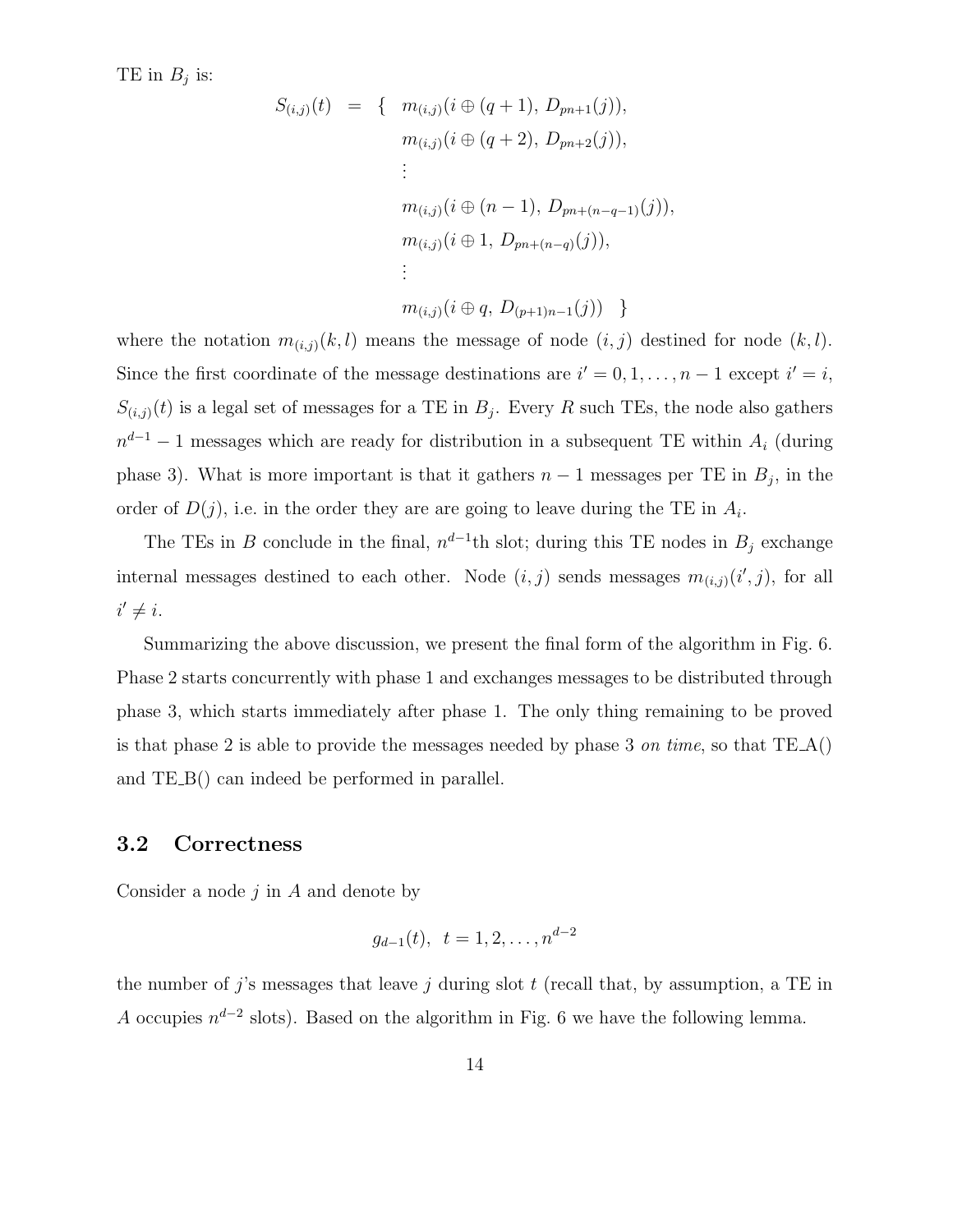```
\mathrm{MPTE}(H^{d})\;\{1 A = H^{d-1}, B = H;2 Do in parallel
3 TE A(), TE B();
     }
     TE-B() {
       /* Phase 2 */4 For t = 1, 2, ..., n^{d-1} - 15 Do in parallel for all B_j, j = 0, 1, ..., n^{d-1} - 16 TotalExchange in B_j: node (i, j) scatters S_{(i,j)}(t)7 Do in parallel for all B_j, j = 0, 1, \ldots, n^{d-1} - 18 TotalExchange in B_i: internal messages
     }
     TE.A() {
       /* Phase 1 */9 Do in parallel for all A_i, i = 0, 1, \ldots, n - 110 TotalExchange in A_i: internal messages
       /* Phase 3 */11 For r = 1, ..., n - 112 Do in parallel for all A_i, i = 0, 1, \ldots, n - 113 TotalExchange in A_i: node (i, j) scatters
              messages arriving from B_j}
```
Figure 6: The proposed total exchange algorithm in its final form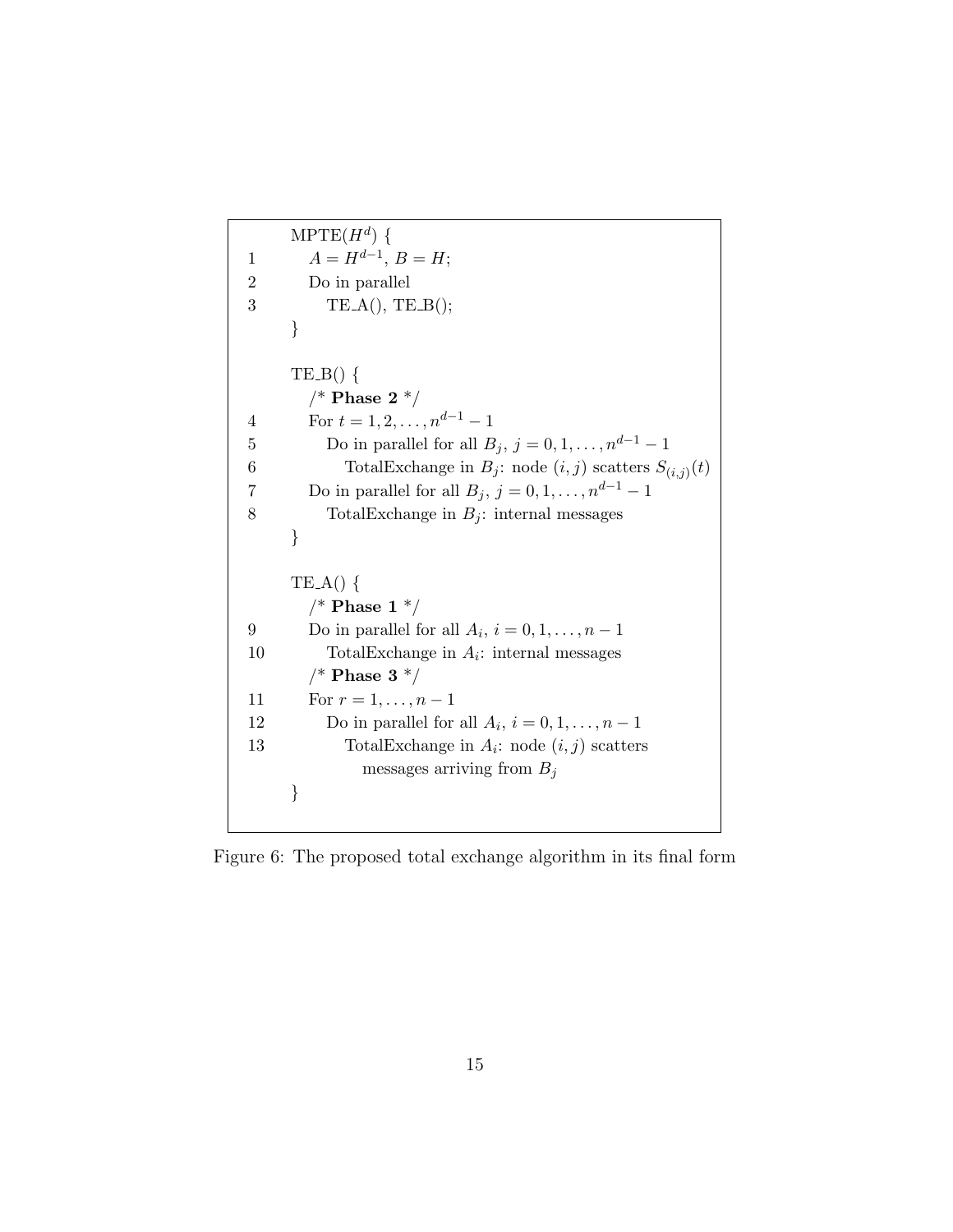**Lemma 1** If  $g_d(t)$  is the number of node  $(i, j)$ 's messages leaving during slot t, then:

$$
g_d(t) = \begin{cases} d(n-1), & t = 1 \\ (d-1)(n-1), & t = 2, 3, ..., n \\ & \vdots \\ 2(n-1), & t = n^{d-3} + 1, n^{d-3} + 2, ..., n^{d-2} \\ (n-1), & t = n^{d-2} + 1, n^{d-2} + 2, ..., n^{d-1}. \end{cases}
$$

**Proof.** In each TE in B, a node scatters  $n-1$  of its own messages. Consequently, for the  $n^{d-1}$  slots of phase 2, the number of own messages leaving a node through dimension B is:

$$
g_d^B(t) = n - 1, t = 1, 2, \dots, n^{d-1}.
$$

As seen from Fig. 6, in dimension  $A$ , the own messages all leave during phase 1 (phase 3 only distributes foreign messages). Hence, the number of own messages leaving a node through dimension  $A$  is:

$$
g_d^A(t) = \begin{cases} g_{d-1}(t), & t = 1, 2, \dots, n^{d-2} \\ 0, & t = n^{d-2} + 1, n^{d-2} + 2, \dots, n^{d-1} \end{cases}
$$

Thus node  $(i, j)$ 's own messages leave it as in:

$$
g_d(t) = g_d^A(t) + g_d^B(t) = \begin{cases} g_{d-1}(t) + n - 1, & t = 1, 2, \dots, n^{d-2} \\ n - 1, & t = n^{d-2} + 1, n^{d-2} + 2, \dots, n^{d-1}, \end{cases}
$$

which easily leads to the required result, since in graph  $H$ ,  $g_1(1) = n - 1$ .  $\Box$ 

.

Fig. 7 shows graphically the situation for a network with  $d = 4$  dimensions, and  $n = 3$ nodes in each dimension. At the top of the figure,  $g_{d-1}(t)$  is illustrated for a TE in A, which occupies  $n^{d-2} = 9$  slots. During slot 1 a node scatters 6 of its own messages, in slots 2 and 3 it scatters 4 and in the next 6 slots it scatters  $2 (= n - 1)$  messages according to Lemma 1.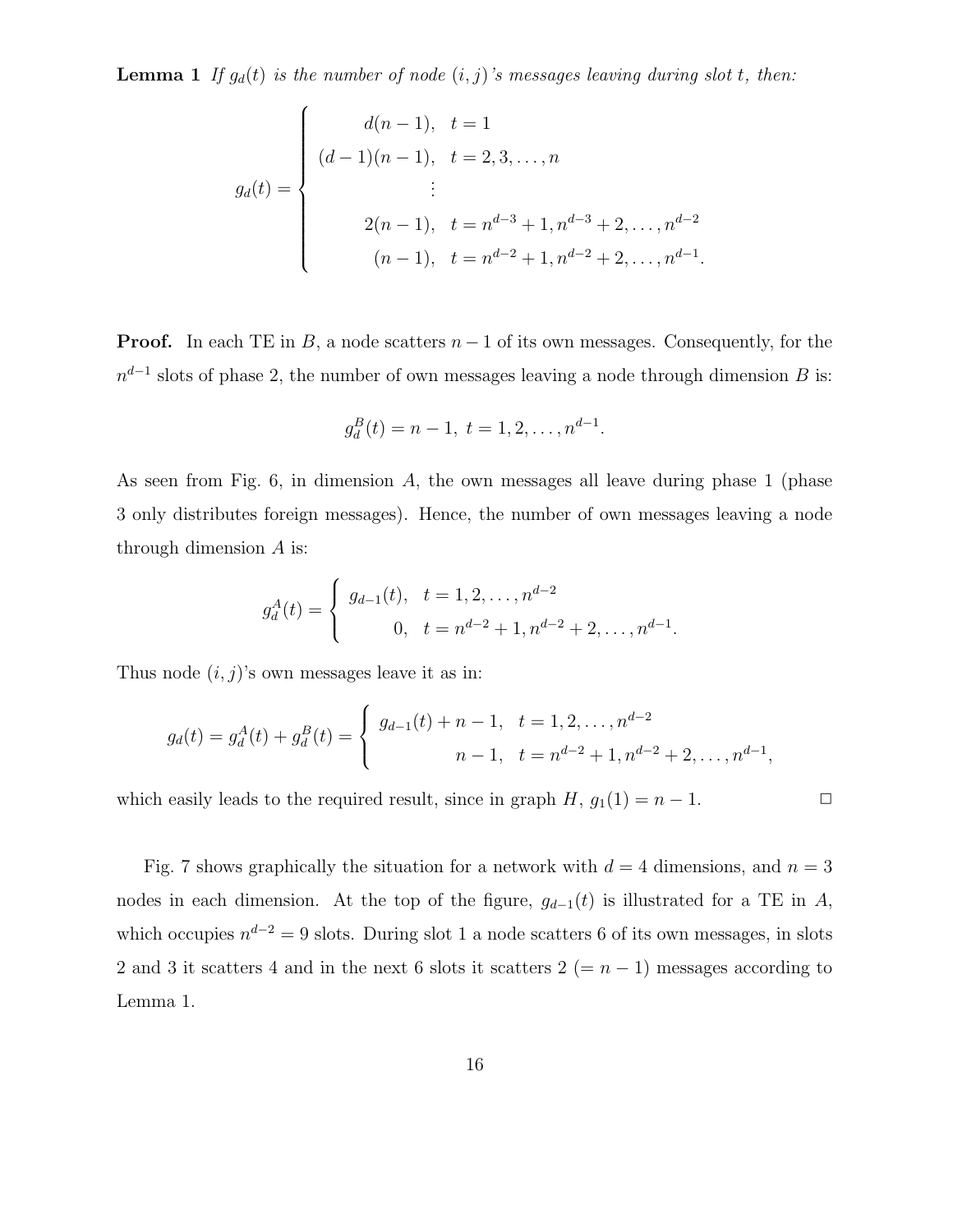

Figure 7: Timing diagram for TE in  $A = H^{d-1}$  and in  $G = B \times A$ , where  $B = H$ ,  $d = 4$ and  $n = 3$ 

The figure also unfolds the TEs in the two dimensions of  $G = B \times A$  according to the proposed algorithm (Fig. 6). Phase 2 contains TEs in B and starts simultaneously with phase 1. During the first  $R = (n^{d-1} - 1)/(n - 1) = 13$  slots, messages are distributed so that they can be further forwarded by the first  $(r = 1)$  TE of phase 3. In the next 13 slots dimension B provides messages needed for the second  $(r = 2)$  TE of phase 3. The final TE in B exchanges internal messages.

What Lemma 1 establishes, if applied to  $A = H^{d-1}$ , is two things: first, at every slot at least  $n-1$  messages depart from each node; second, in order for a TE in A to be performed, not all messages are needed at the beginning. Since messages leave a node in batches according to  $g_{d-1}(t)$ , it is seen that in G a TE in phase 3 may commence before all required messages have been received from the first dimension  $(B)$ . In fact, we prove next that  $B$  is able to provide all the messages required by  $A$  before they are actually needed.

**Theorem 1** All messages needed by the rth TE of phase 3,  $r = 1, 2, ..., n-1$ , will have arrived on time through the TEs in B.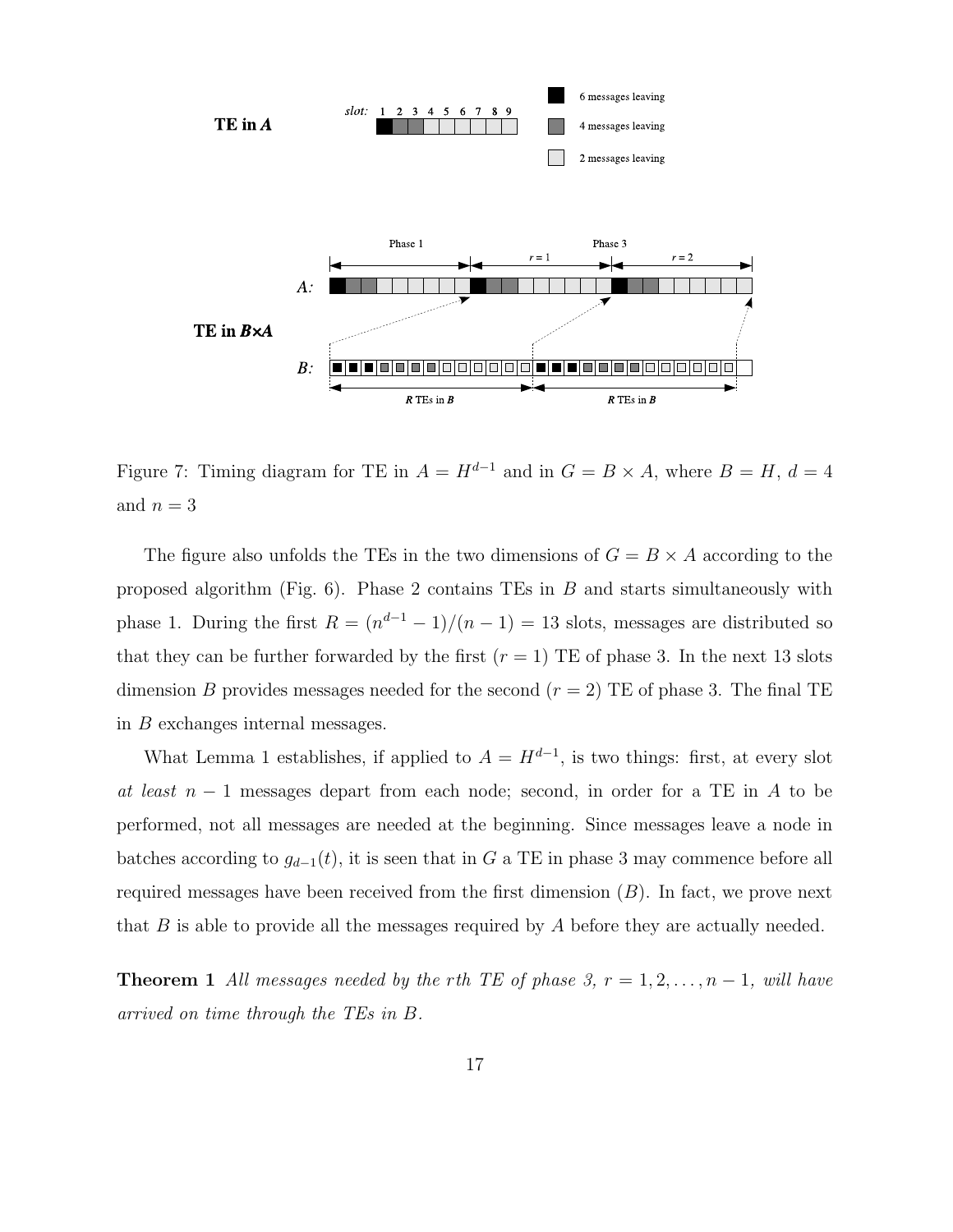**Proof.** Since the first  $n^{d-2}$  slots are occupied by phase 1, the rth TE in phase 3 occurs in the slot interval

$$
(rn^{d-2}, (r+1)n^{d-2}]
$$

where the notation  $(x, y]$  means all slots from x to y not including x, that is slots  $x + 1$ ,  $x+2, \ldots, y$ . Let  $E_A = (r+1)n^{d-2}$  denote the right end of the interval, i.e. the time the rth TE in A finishes.

On the other hand, we know that  $R$  TEs in  $B$  are needed to provide messages for one TE in A (Eq. (1)). Thus, the messages needed for the rth TE of phase 3 arrive from B in the interval:

$$
((r-1)R, rR],
$$

Let  $E_B = rR$  be the time the last message from B arrives.

First, notice that  $E_B < E_A$ . Indeed,

$$
E_B < E_A \Leftrightarrow r \frac{n^{d-1} - 1}{n - 1} < (r + 1)n^{d-2} \\
\Leftrightarrow n^{d-1} - (r + 1)n^{d-2} + r > 0. \tag{2}
$$

It can be easily seen that because  $n, d \geq 2$  the expression  $n^{d-1} - (r+1)n^{d-2} + r$  is a decreasing function of r. Consequently, the minimum occurs for  $r = n-1$ , giving the value  $n-1$  which is obviously > 0. As a result (2) is always true and hence  $E_B < E_A$ .

We now claim that  $E_B < E_A$  guarantees that all messages needed by the rth TE in A will have arrived on time. We know that TEs in B provide every node with  $n-1$ messages at each slot, continuously, to be used by a subsequent total exchange in A. On the other hand a TE in A consumes, during phase 3, at least  $n-1$  message per time slot, continuously, till the end of the TE in  $G$  (see Lemma 1).

We will prove our claim by contradiction, that is, we will assume that  $E_B < E_A$  but at some slot x, A will not have received all the messages it needs. Since, after slot x, A needs continuously at least  $n-1$  messages, and B can provide at most  $n-1$  messages per slot, B cannot keep up. In other words, *there is no slot after x* in which A will have all the messages it needs. But this is a contradiction; due to the fact that  $E_B < E_A$ , the entirety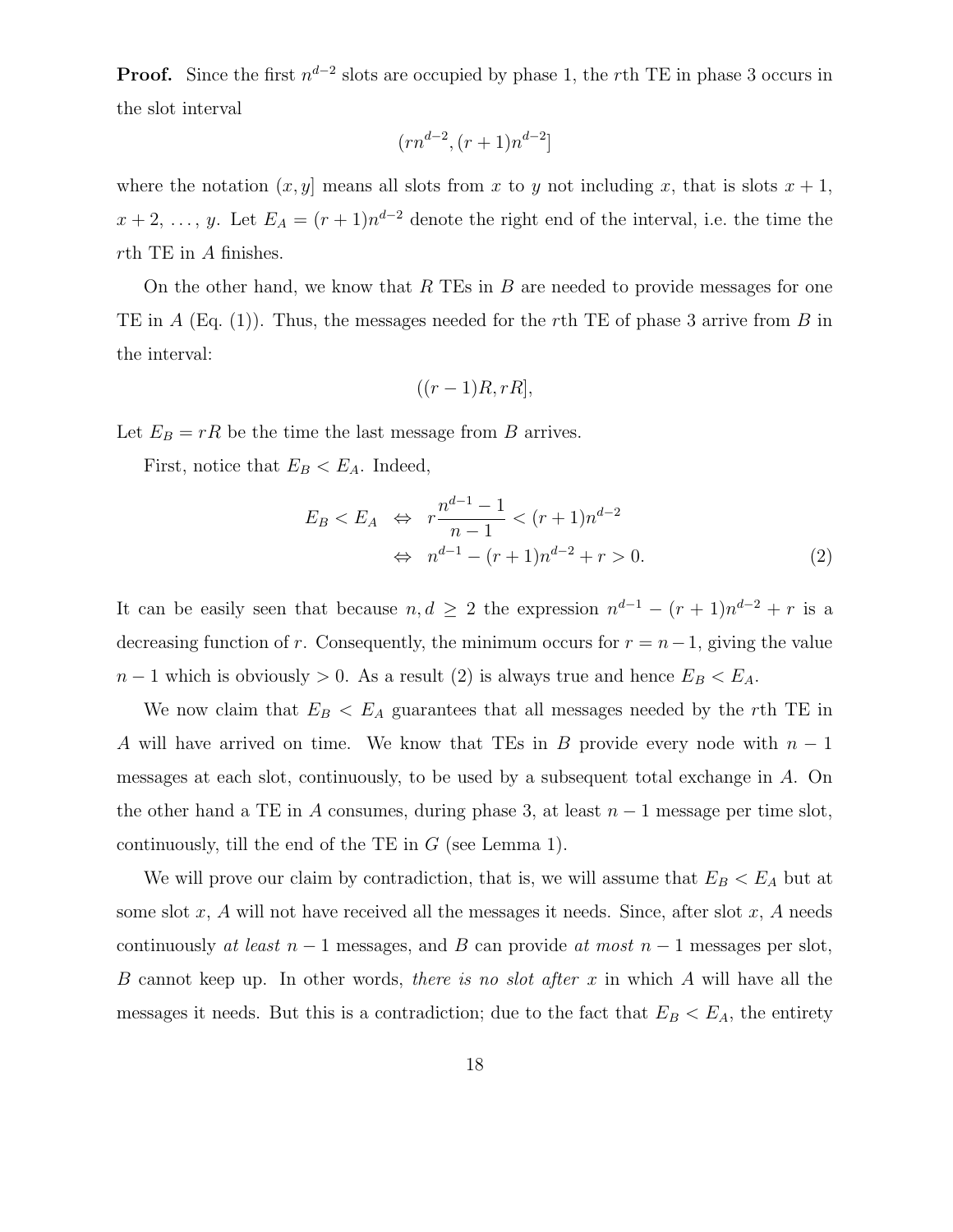of messages A needs will have been received from B before the last slot. Hence the claim.  $\Box$ 

We have shown that the algorithm in Fig.  $6$  is a correct TE algorithm for any  $d$ dimensional network  $G = H<sup>d</sup>$ . The algorithm, which is recursive in nature, consists of series of TEs in each dimension. In effect, based on a TE algorithm for network  $H$  we have synthesized a general algorithm for any multidimensional network  $H^d$ .

## 4 Optimality

The time requirements of our algorithm can be calculated in a straightforward manner. Since a TE in A was assumed to occupy  $n^{d-2}$  slots, it is seen that the n TEs of phase 1 and phase 3, i.e. TE\_A(), require a total of  $n^{d-1}$  slots. Similarly, TE\_B() consists of  $n^{d-1}$ TEs in B, each one lasting for 1 slot, thus TE\_B() also needs  $n^{d-1}$  slots. Since TE\_A() and TE B() occur simultaneously, we have the following theorem.

**Theorem 2** The proposed algorithm takes  $n^{d-1}T_H$  steps, where  $T_H$  is the time needed for a TE in H.

A lower bound for the total exchange problem can be found as follows. Consider any network  $G = (V, E)$  with N nodes. Every node has to send  $N - 1$  distinct messages, one for each of the other nodes. Partition the vertex set V arbitrarily in two disjoint sets  $V_1$ and  $V_2$  such that  $V_1 \cup V_2 = V$ . Let  $C_{V_1 V_2}$  be the number of edges in E joining the two parts, i.e. edges ij such that  $i \in V_1$  and  $j \in V_2$ . Messages from nodes in  $V_1$  destined for nodes in  $V_2$  must cross those  $C_{V_1V_2}$  edges. The total number of such messages is  $|V_1||V_2|$ . Since only  $C_{V_1V_2}$  messages are able to pass from  $V_1$  to  $V_2$  at a time, we obtain the following lower bound for total exchange time:

$$
T_{TE} \ge \frac{|V_1||V_2|}{C_{V_1 V_2}}.\tag{3}
$$

**Theorem 3** Let  $G = H^d$ , where  $d \geq 2$ . If total exchange in H can be performed in time equal to the lower bound of  $(3)$  then the same holds for  $G$ .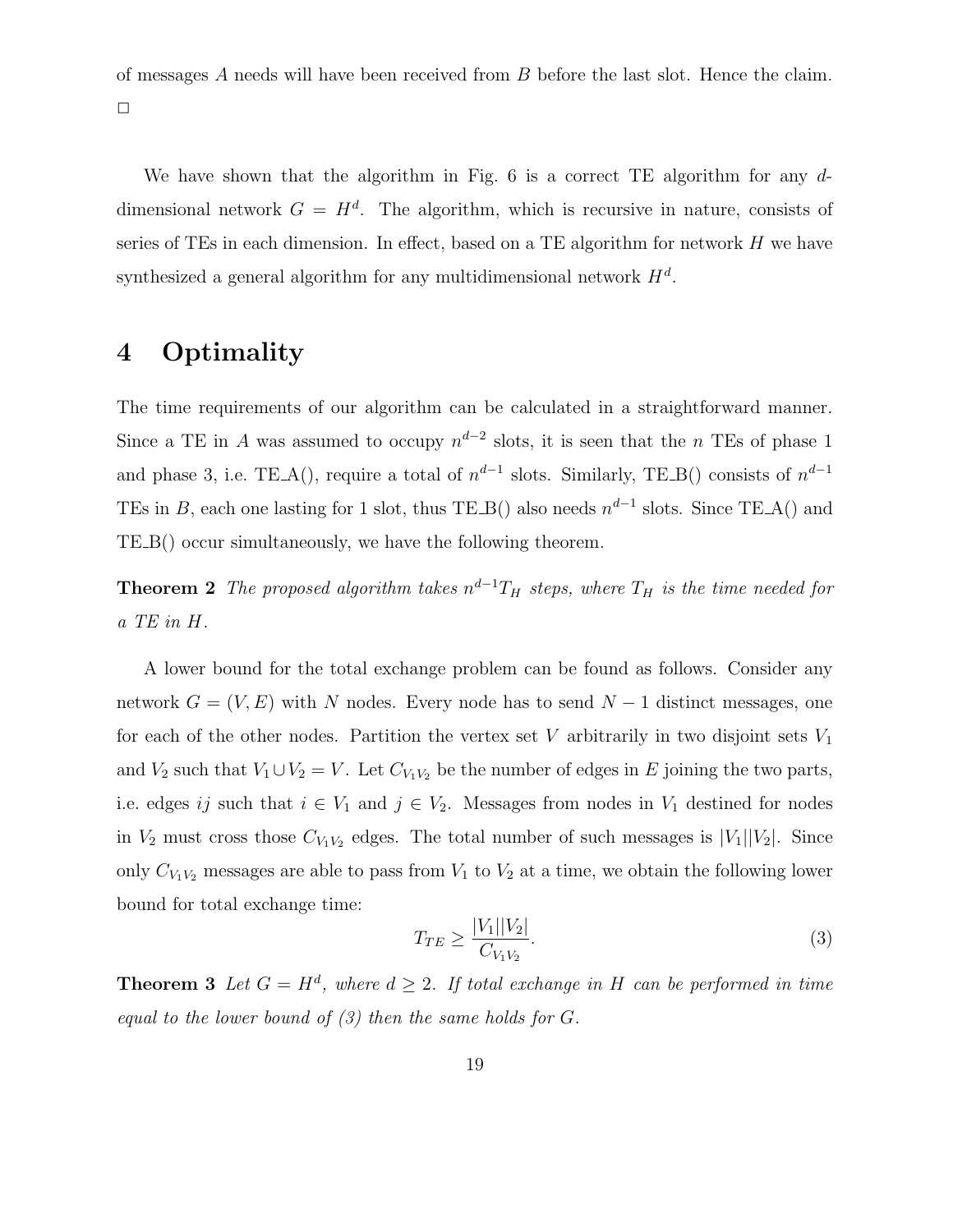**Proof.** From Theorem 2, total exchange in G requires  $T = n^{d-1}T_H$  time units, where  $n = |V_H|$ . If  $T_H$  achieves the lower bound in (3) then there exists a partition  $V_{H_1}$ ,  $V_{H_2}$  of the node set of H such that  $T_H = \frac{|V_{H_1}||V_{H_2}|}{C_V V}$  $\frac{V_{H_1} |V_{H_2}|}{C_{V_{H_1} V_{H_2}}}$ , where  $C_{V_{H_1} V_{H_2}}$  is the number of links separating the two parts.

Consider the following partition of V, the node set of  $G = H \times H^{d-1}$ :

$$
V_1 = \bigcup_{i \in V_{H_1}} (i, *)
$$
  

$$
V_2 = \bigcup_{i \in V_{H_2}} (i, *)
$$

where  $*$  is the don't-care symbol, taking any value between 0 and  $n^{d-1} - 1$ . Then clearly,  $|V_1| = |V_{H_1}| n^{d-1}$  and  $|V_2| = |V_{H_2}| n^{d-1}$ . Notice that G contains  $n^{d-1}$  copies of H and that in order to separate the two parts we only need to disconnect each copy of  $H$  by removing only links in the first dimension. Since  $C_{V_{H_1}V_{H_2}}$  links are needed to disconnect each copy of  $H$ , we obtain

$$
C_{V_1 V_2} = n^{d-1} C_{V_{H_1} V_{H_2}}.
$$

Thus,  $V_1$  and  $V_2$  is a partition of G such that

$$
\frac{|V_1||V_2|}{C_{V_1V_2}} = \frac{n^{d-1}|V_{H_1}|n^{d-1}|V_{H_2}|}{n^{d-1}C_{V_{H_1}V_{H_2}}} = n^{d-1}\frac{|V_{H_1}||V_{H_2}|}{C_{V_{H_1}V_{H_2}}} = n^{d-1}T_H,
$$

which is equal to T, the time needed for total exchange in  $G$ . Thus the bound in (3) is tight for  $G$ , too.  $\Box$ 

Summarizing, the algorithm in Fig. 6 is an all-port total exchange algorithm for homogeneous networks of dimensionality  $d \geq 2$ . If TE in H can be performed in time equal to the lower bound of (3) then the proposed algorithm optimally solves the TE problem in  $G = H<sup>d</sup>$ . For example, in [6] we gave algorithms that achieve the lower bound in rings. Consequently, Fig. 6 leads to an optimal total exchange algorithm for homogeneous tori  $(k$ -ary  $d$ -cubes).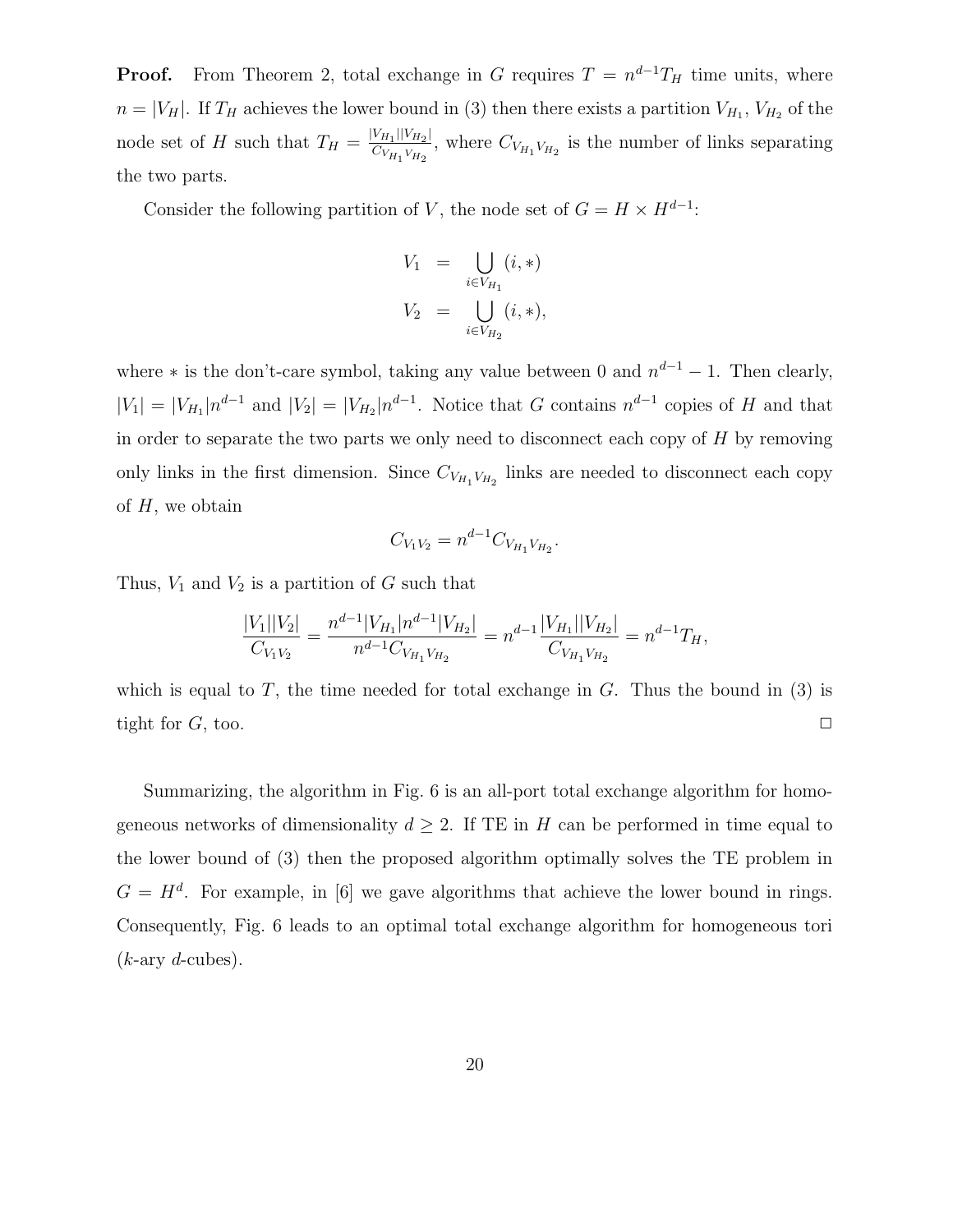### 5 Summary

In this paper we studied the total exchange problem in the context of homogeneous multidimensional networks, under the all-port model. The algorithm we derived solves the problem in any such network and can be seen as a generalization of the algorithm presented in [1] for hypercubes.

In particular, we proved that a general solution for the problem can be synthesized by utilizing only a total exchange algorithm designed for one dimension. Moreover, this approach can yield optimal algorithms for packet-switched networks, given that the algorithm for the single dimension achieves the lower bound of (3).

The proposed algorithm works for any multidimensional network, including hypercubes,  $k$ -ary *n*-cubes, generalized hypercubes, etc. For many of these networks our algorithm behaves optimally since optimal algorithms for simple dimensions are already known in the literature.

The algorithm, as it is, can be applied to circuit switched and wormhole routed networks as well. However, it is questionable whether it performs optimally or not in such a context. Wormhole-routed TE in multidimensional networks is an interesting area of future research since the known algorithms for this model are restricted to hypercube and mesh topologies.

### References

- [1] D. P. Bertsekas, C. Ozveren, G. D. Stamoulis, P. Tseng and J. N. Tsitsiklis, "Optimal communication algorithms for hypercubes," J. Parallel Distrib. Comput., Vol. 11, pp. 263–275, 1991.
- [2] D. P. Bertsekas and J. N. Tsitsiklis, Parallel and Distributed Computation: Numerical Methods. Englewoods Cliffs, N.J.: Prentice - Hall, 1989.
- [3] L. N. Bhuyan and D. P. Agrawal, "Generalized hypercube and hyperbus structures for a computer network," IEEE Trans. Comput., Vol. C-33, No. 4, pp. 323–333, Apr.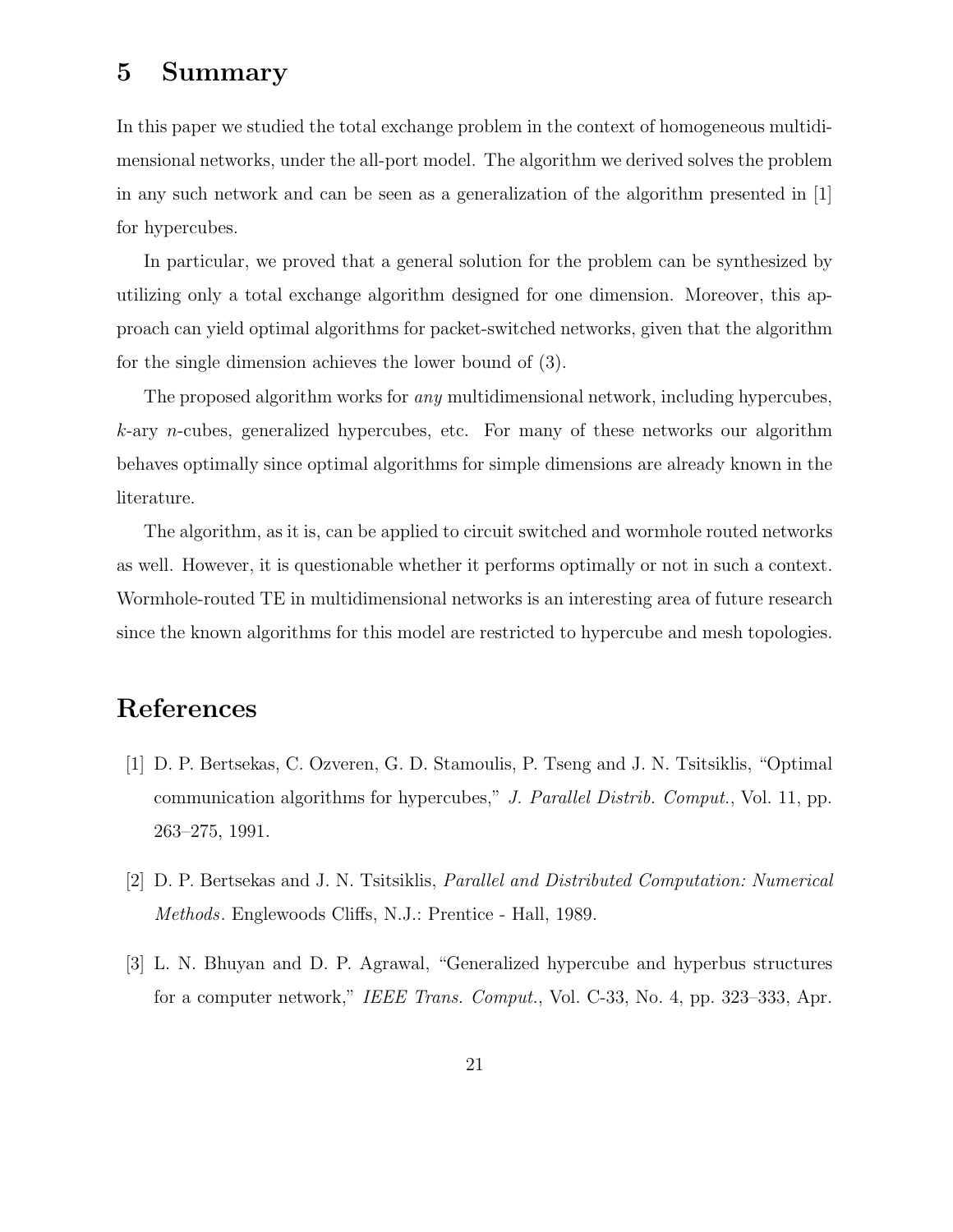1984.

- [4] S. H. Bokhari, "Multiphase complete exchange on a circuit switched hypercube," in Proc. 1991 Int'l Conf. Parall. Proc., Aug. 1991, pp. I-525 – I-529.
- [5] W. J. Camp and J. L. Tomkins, "The design specification and initial implementation of the Red Storm architecture," Sandia National Laboratories, Oct. 2003.
- [6] V. V. Dimakopoulos and N. J. Dimopoulos, "Optimal total exchange in linear arrays and rings," in Proc. ISPAN'94, Int'l Symp. Parall. Arch., Algor. and Networks, Kanazawa, Japan, Dec. 1994, pp. 230–237.
- [7] V. V. Dimakopoulos and N. J. Dimopoulos, "A theory for total exchange in multidimensional interconnection networks," IEEE Trans. Parall. Distrib. Syst., Vol. 9, No. 7, pp. 639–649, July 1998.
- [8] A. Edelman, "Optimal matrix transposition and bit reversal on hypercubes: all-to-all personalized communication," J. Parallel Distrib. Comput., Vol. 11, No. 4, pp. 328– 331, 1991.
- [9] P. Fraigniaud and E. Lazard, "Methods and problems of communication in usual networks," Discrete Appl. Math., Vol. 53, pp. 79–133, 1994.
- [10] D. B. Gannon and J. van Rosendale, "On the impact of communication complexity on the design of parallel numerical algorithms," IEEE Trans. Comput., Vol. C-33, No. 12, pp. 1180–1194, Dec. 1984.
- [11] S. L. Johnsson and C. T. Ho, "Optimum broadcasting and personalized communication in hypercubes," IEEE Trans. Comput., Vol. 38, No. 9, pp. 1249–1268, 1989.
- [12] C. C. Lam, C. H. Huang and P. Sadayappan, "Optimal algorithms for all-to-all personalized communication on rings and two dimensional tori," J. Parallel Distrib. Comput., Vol. 43, pp. 3–13, 1997.